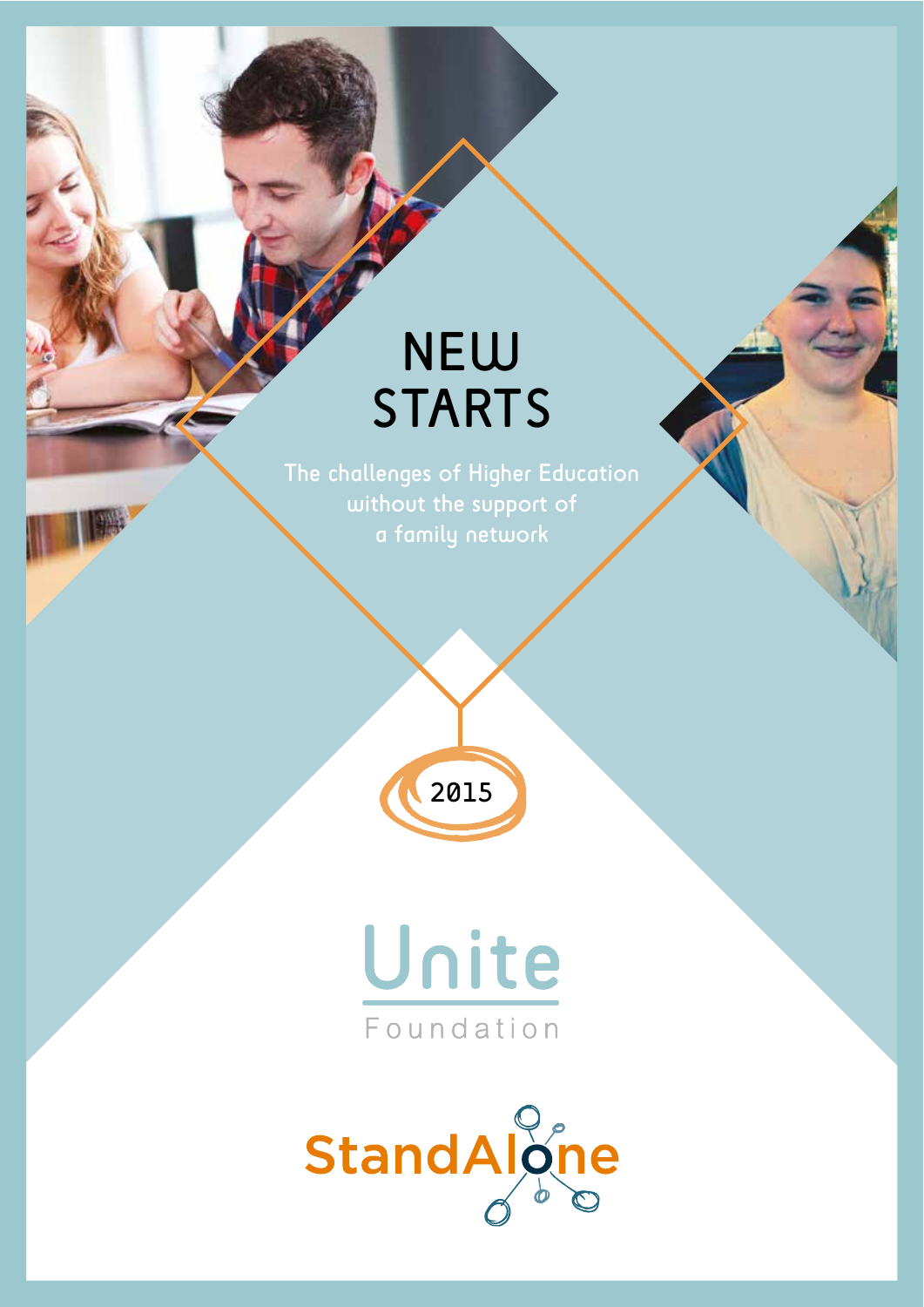**This report brings together two pieces of research from the Unite Foundation and Stand Alone Charity, with the view to building a broad picture of the profile and key behaviours of care leavers and estranged students during their time studying in higher education.**

The report has been authored by Becca Bland, CEO of Stand Alone, and Jenny Shaw, Chair of the Unite Foundation with the input of the Trustees of both organisations. The authors would like to thank Lynne Condell, Student Funds Manager at Liverpool John Moores University and David Malcolm, Assistant Director at the National Union of Students for their helpful input. Stand Alone would also like to thank Student Loans Company Ltd (SLC) for taking the time to bring together the demographic data for analysis in this report.

## **CONTENTS**

| 3  | <b>Unite Foundation</b>          |
|----|----------------------------------|
| 3  | <b>Stand Alone</b>               |
| 4  | <b>Care leavers</b>              |
| 5  | <b>Estranged students</b>        |
| 6  | <b>About the research</b>        |
| 8  | <b>Student financial support</b> |
| 10 | <b>Student location</b>          |
| 11 | <b>Ethnicity</b>                 |
| 12 | What happens in the holidays     |
| 14 | A student home                   |
| 16 | <b>University choice</b>         |
| 18 | Age                              |
| 20 | <b>Employability</b>             |
| 22 | <b>Student support</b>           |
| 26 | <b>Conclusion</b>                |
|    |                                  |



2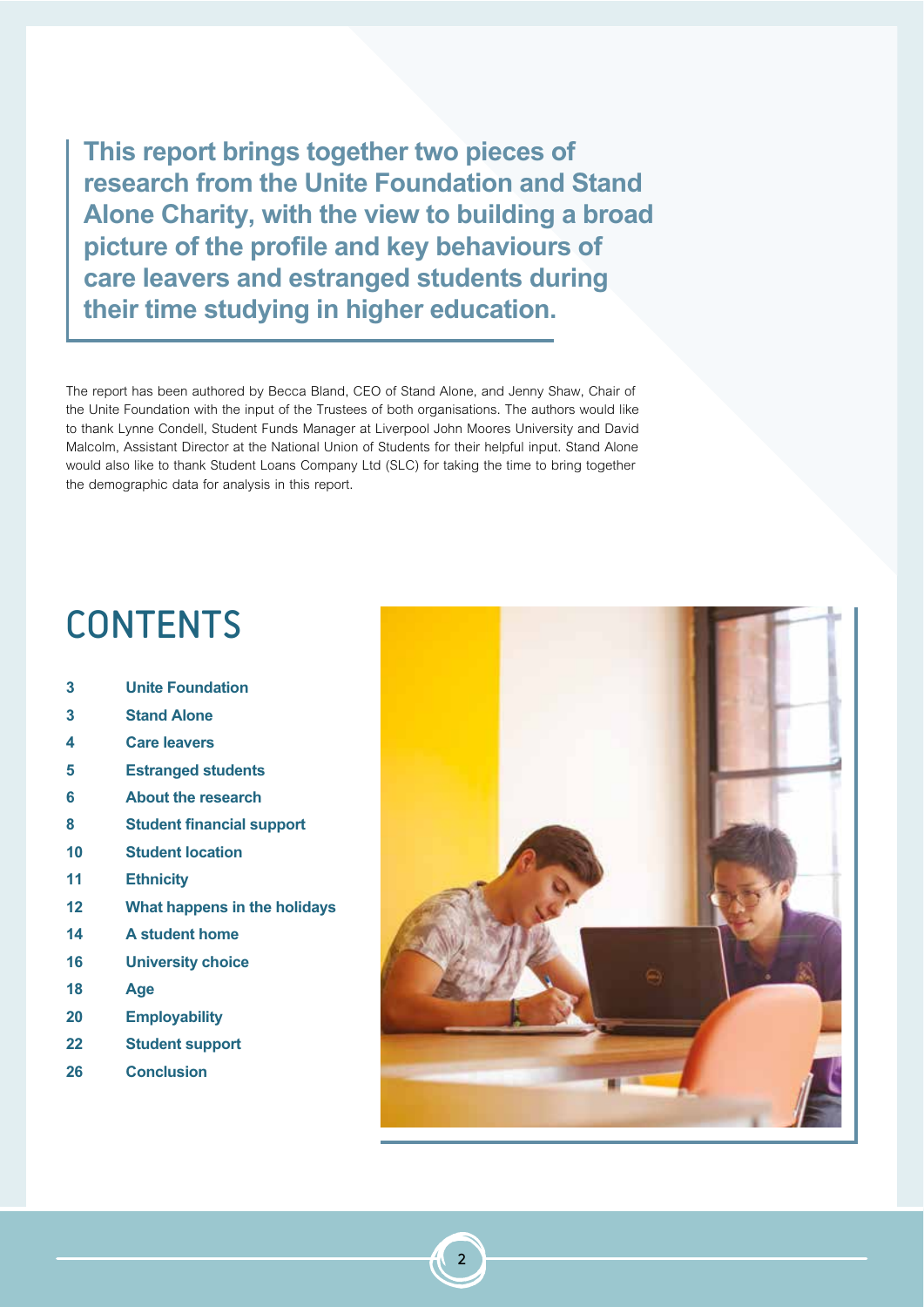

**The primary mission of the Unite Foundation is to provide scholarships to students for whom a secure home is of particular significance.**

The Unite Foundation Scholarship Scheme provides free accommodation for the duration of a scholar's study, including summer accommodation, plus an annual cost of living allowance. The majority of students supported by the scheme have been in the care of local authorities, on the fringes of this provision, or are estranged from their parents.

The rationale behind this significant investment is the Foundation's aim to make a lifelong difference to individual lives, transforming scholars' circumstances to give them the best possible opportunity of success.

This research is an important way for the Unite Foundation to test its thinking and funding in these areas against a more defined understanding of the needs of its beneficiary students.



Stand Alone Charity supports adults of all ages who have become estranged from their family or key family members. The charity is working with the higher education sector to improve formal recognition for students who are studying without the support of a family network.

**Stand Alone's mission is to improve social inclusion and retention in higher education, and to ensure that family breakdown and dysfunction do not act as a barrier to access, achievement and success.**

Although these groups represent a tiny fraction of the student population as a whole, their progression through higher education is a clear sign that widening participation initiatives are working well and access to brighter futures are open to all.

This report, in collaboration with the Unite Foundation, will help Stand Alone raise awareness of both estranged students and care leavers, and help institutions understand the vulnerabilities of each group more thoroughly. Furthermore, Stand Alone hopes this work will help institutions protect the rights of these students as policy changes in widening participation are implemented in the sector.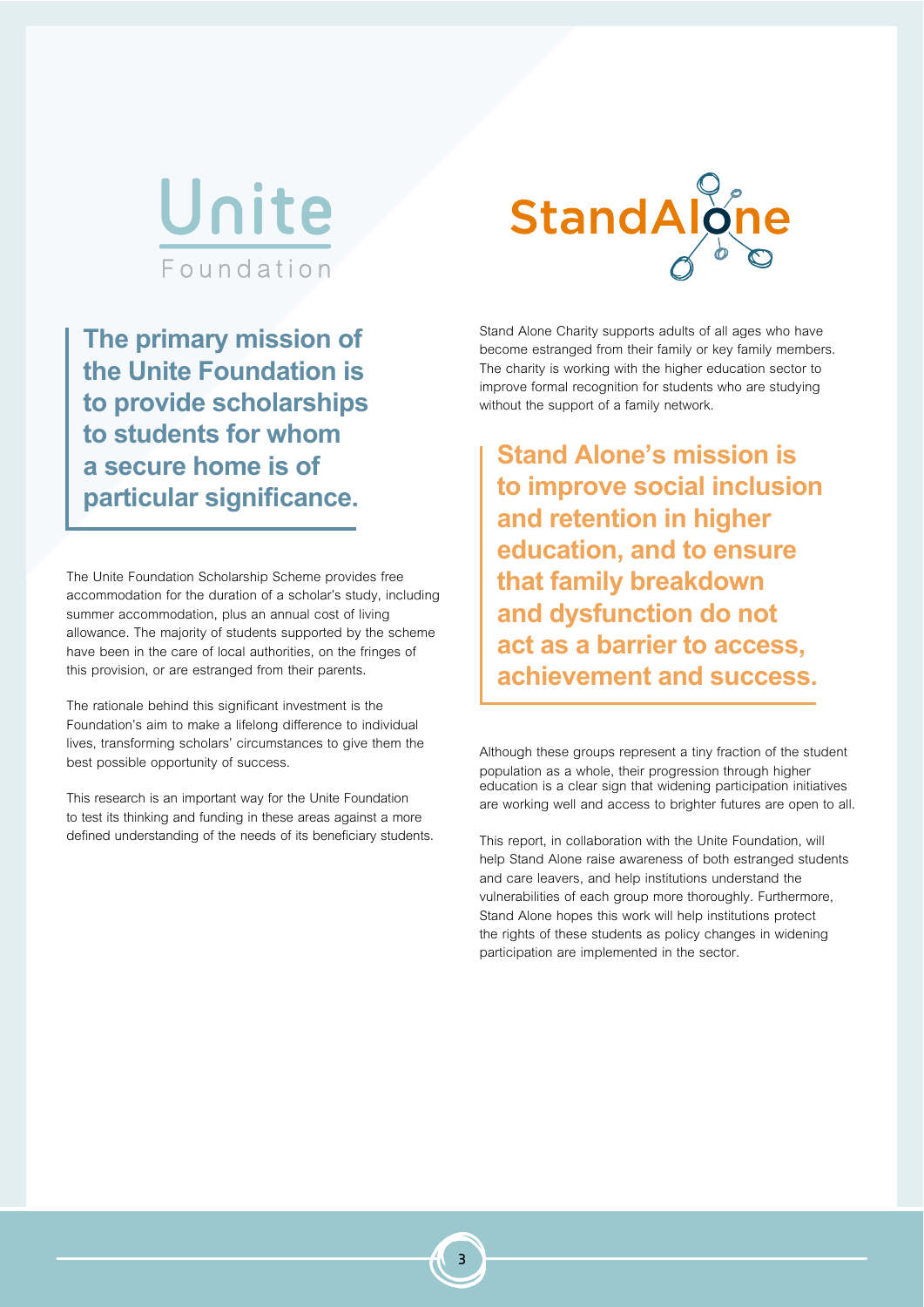## CARE LEAVERS

Thanks to the tremendous work of Buttle UK, through their quality mark, over the last ten years there is now a greater awareness around care leavers in higher education. The quality mark initiative led a drive for the further and higher education sector to understand the background and the struggles of care leavers in accessing and completing their studies.

The term 'care leaver' has been interpreted widely in the sector. Some institutions have understood this group to be only those students defined as 'care leavers' by student finance or the local authority, who satisfy the qualifying condition of spending at least three months in care after their sixteenth birthday. However this definition is prone to exclude hundreds of thousands of children in the UK who are formally or informally placed in kinship care, who leave long-term foster care at sixteen, or who were 'looked after children' but do not qualify under the 'care leaver' definition as they were not in care on their sixteenth birthday.

Other institutions have widened the scope to support the significant numbers of students who are not defined in this statutory sense, but who may have spent many years before their sixteenth birthday in the care system or have been cared for by a guardian. These students, who are not recognised as 'care leavers' do not qualify for the same support with accommodation during the holiday period or indeed the bursaries available from some local authorities.

**Any experience as a 'looked after child' or being placed in the care of a guardian or foster parent is indicative of a lack of parental stability. In some instances this would indicate that the student had experienced severe abuse or neglect in their childhood.**

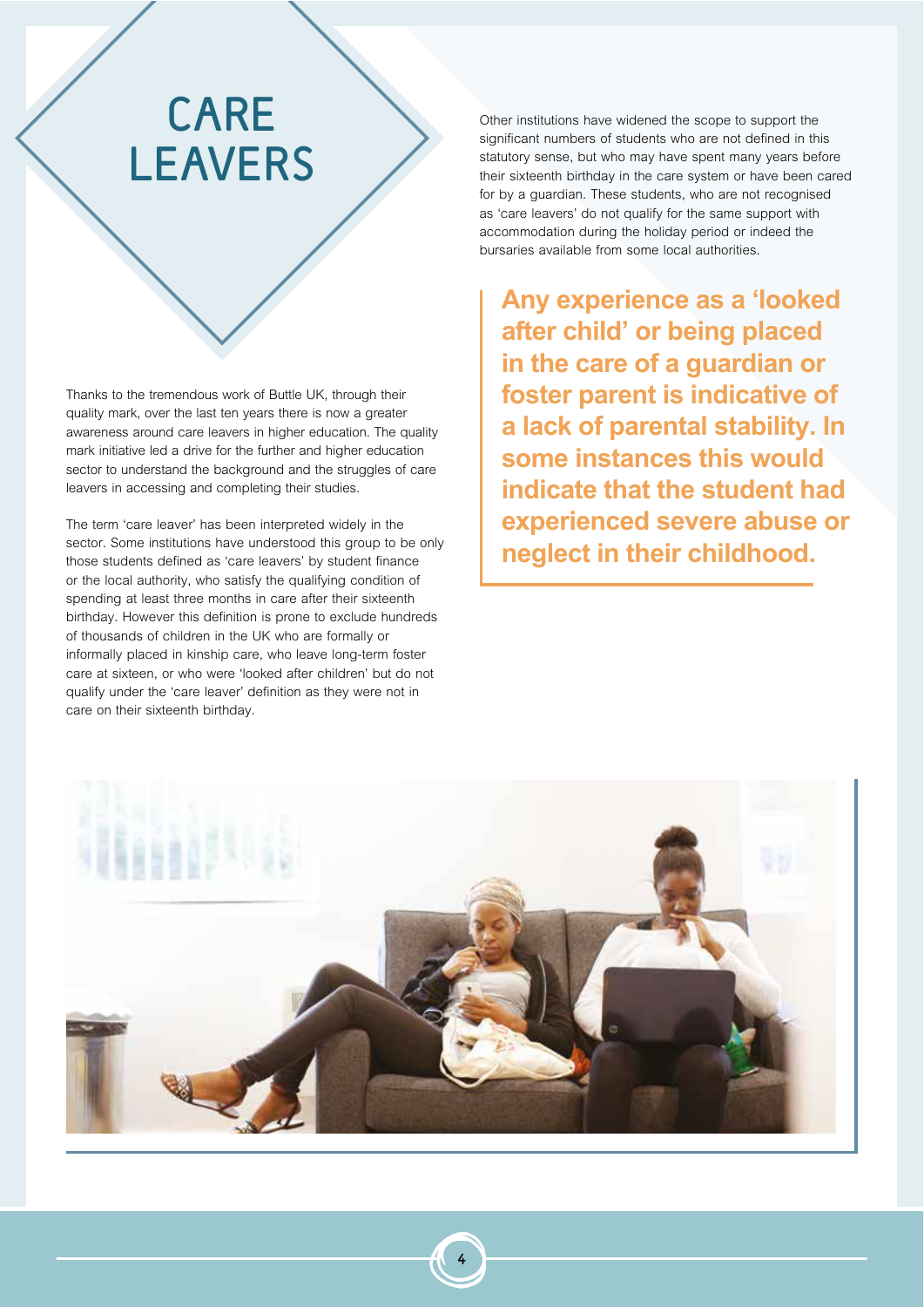

# ESTRANGED STUDENTS

Estranged students often have unstable family backgrounds, similar to those of care leavers, but have removed themselves without the intervention of the local authority system. These students are considered independent in the view of SLC on a case-by-case basis, and the background of each student is carefully examined with references sought from independent trusted individuals.

**Research with estranged students indicates abuse, and particularly emotional abuse, are the key causes of family alienation, alongside clashes of values and mismatched expectations about family roles. More specifically, issues connected to honour based violence, forced marriage and family rejection of LGBTQI+\* and transgender students are common.**

The struggles of these students and the dysfunctional nature of family life often go unrecognised by local authorities, and a forthcoming report from Stand Alone will show that there is a lack of any kind of social service intervention in roughly 60% of estranged student cases. Furthermore, over 30% were registered homeless or had considered registering homeless before their course began.

This low level of formal involvement is not necessarily indicative of negligence on the part of local authorities. Students who are estranged are more likely to remove themselves from a damaging situation between the ages of 16-19 than earlier in childhood. There are also known and accepted difficulties in evidencing emotional abuse and neglect, which may act symbiotically with the perceived shame and confusion that young people feel in identifying and disclosing psychological suffering during childhood.

Therefore it is very possible that students who are estranged or disowned from their family in this category may feel more open to judgement and stigma and may not have told anyone about their situation.



\*Lesbian, Gay, Bisexual, Transgender, Queer or Questioning, and Intersex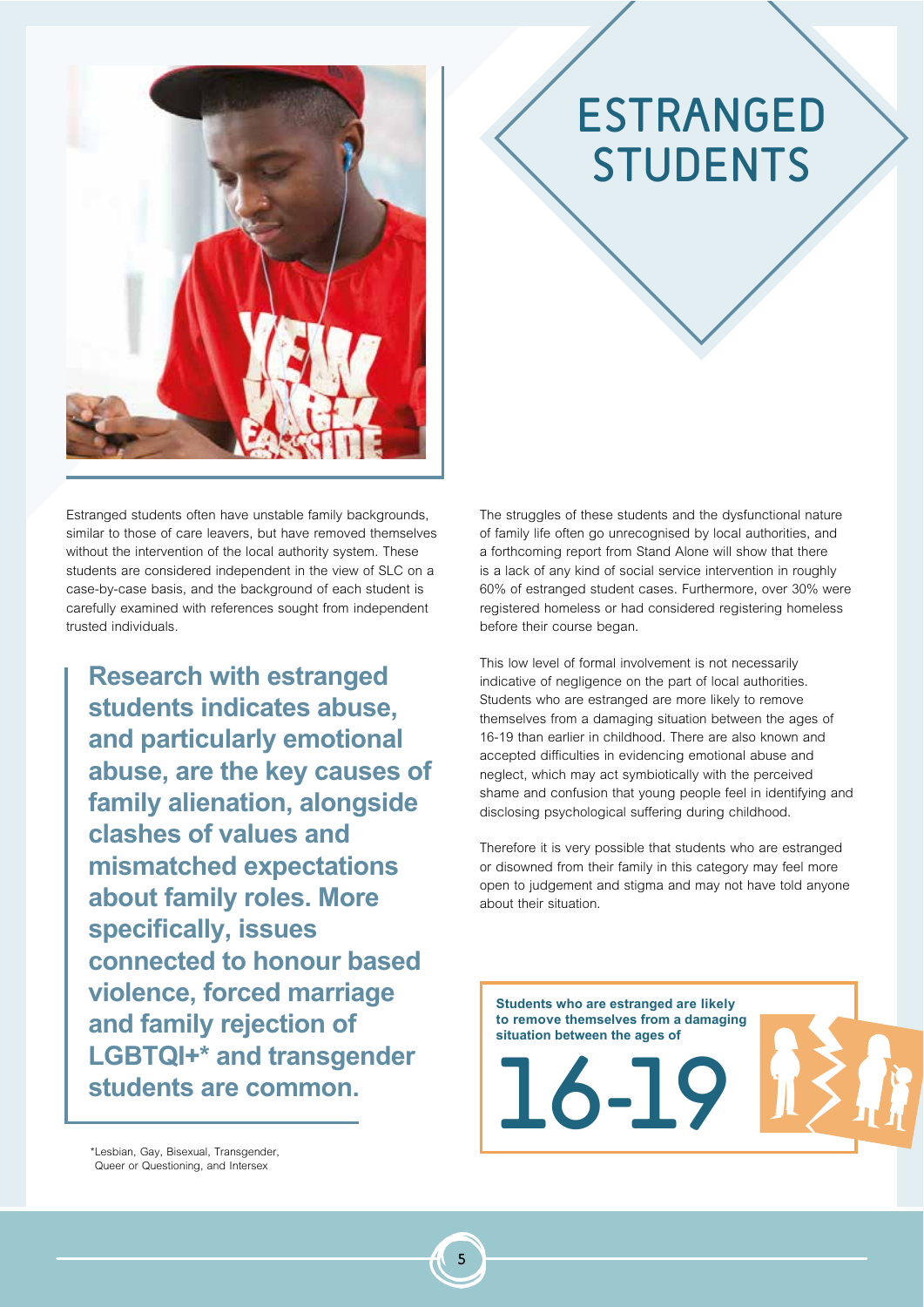# ABOUT THE RESEARCH

## Unite Students Insight Report Data

The Unite Foundation has drawn on a wider survey which was conducted during January and early February 2015 by the Research Team of NUS Services Ltd on behalf of Unite Students, the corporate sponsor of the Unite Foundation. The survey sampled three distinct populations: applicants (those applying to take up a university place in the 2015-16 academic year), undergraduates and postgraduates. Only data from the first two populations is reported here. The samples achieved were broadly representative of the relevant population as a whole without weighting (applicants and postgraduates) or with weighting (undergraduates).

|                       | <b>Survey total</b><br>sample | <b>Care leaver</b> | <b>Estranged</b> |
|-----------------------|-------------------------------|--------------------|------------------|
| <b>Applicants</b>     | 2774                          | 27                 | 86               |
| <b>Undergraduates</b> | 4364                          | 99                 | 189              |

In agreement with Unite Students, the Unite Foundation obtained a cut of the data by care leaver and estranged student status, and made full use of the entire data set. Collection of data from estranged students was supported by Stand Alone who promoted the survey to their student database.

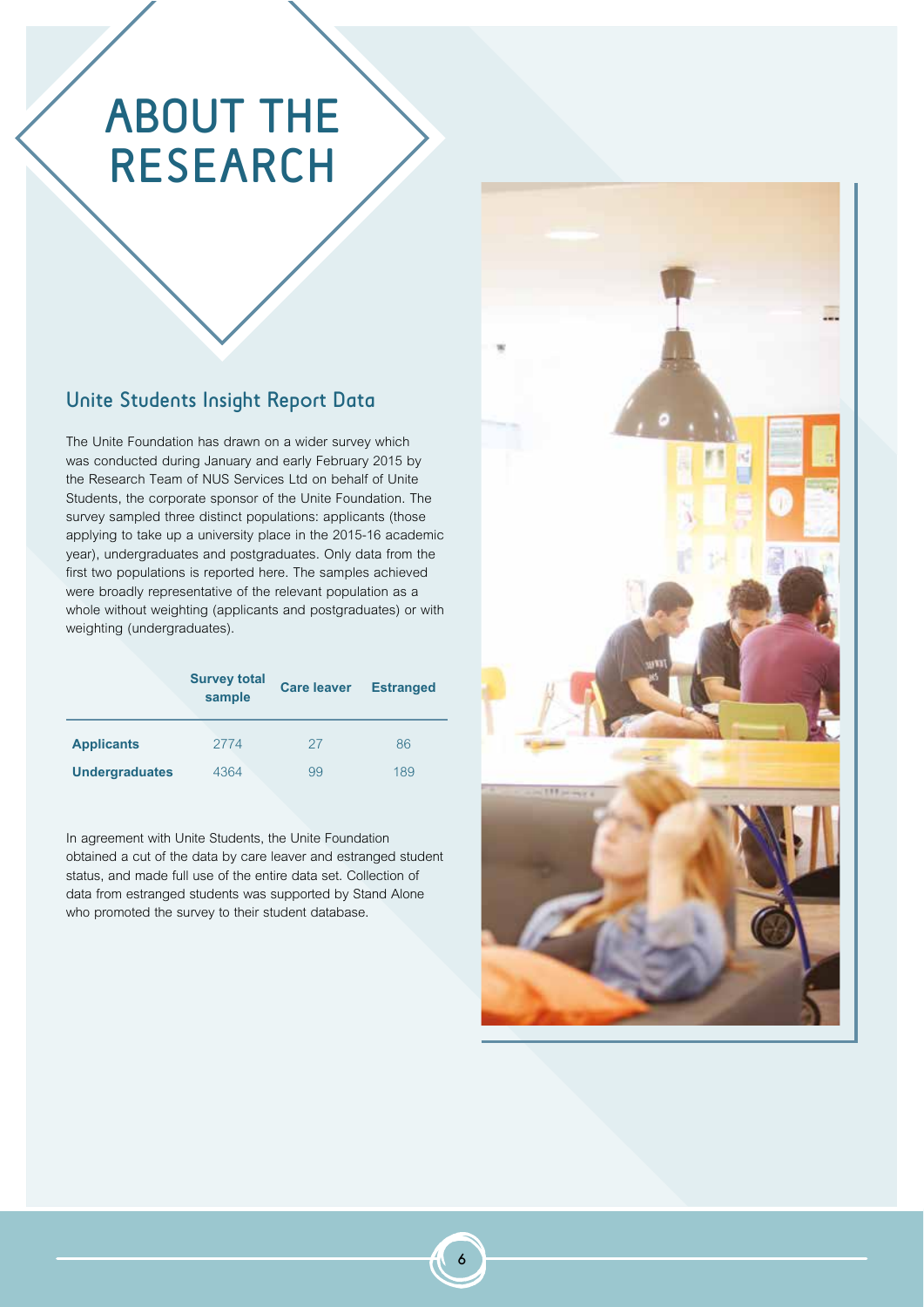## Stand Alone Charity: Demographics

Stand Alone has obtained data for this report from SLC. It captures the numbers of students who are officially independent for finance purposes for reasons classified as 'estranged from parents' and 'care leavers' (by the statutory definition) who are between 18-24 years old.

SLC are responsible for processing Student Finance England/Wales/Northern Ireland applications for financial support. SLC have been working closely with Stand Alone with the ambition of understanding the barriers for estranged applicants in accessing financial support.

These figures anonymously describe the very basic facts about these populations and help us understand some key prevalence trends and characteristics. In the specific area of student homelessness, we have drawn on the preliminary results of the second stage of this project, whereby Stand Alone and SLC conducted an online survey, answered by 584 students classified as independent and 'estranged from parents'.

This data excludes those students accessing an NHS bursary for courses such as nursing or midwifery, students who are funding their studies independently and without assistance from SLC, or those who qualify under a different independent students definition, and students who are awarded finance by Student Awards Agency Scotland.

Furthermore, it focuses only on the students who have been successfully categorised as independent by SLC for reasons such as 'estranged from parents' and 'care leavers'. The anecdotal experience of Stand Alone would suggest that many more students may be estranged from their parents or are care leavers, but struggle to satisfy access criteria for classification as an independent student.

## Student Numbers 2013/14



**received full support from Student Finance England, Wales and Northern Ireland.** 

This shows the population of students who are categorised as independent and 'estranged from parents' is larger than those categorised as a 'care leaver'.

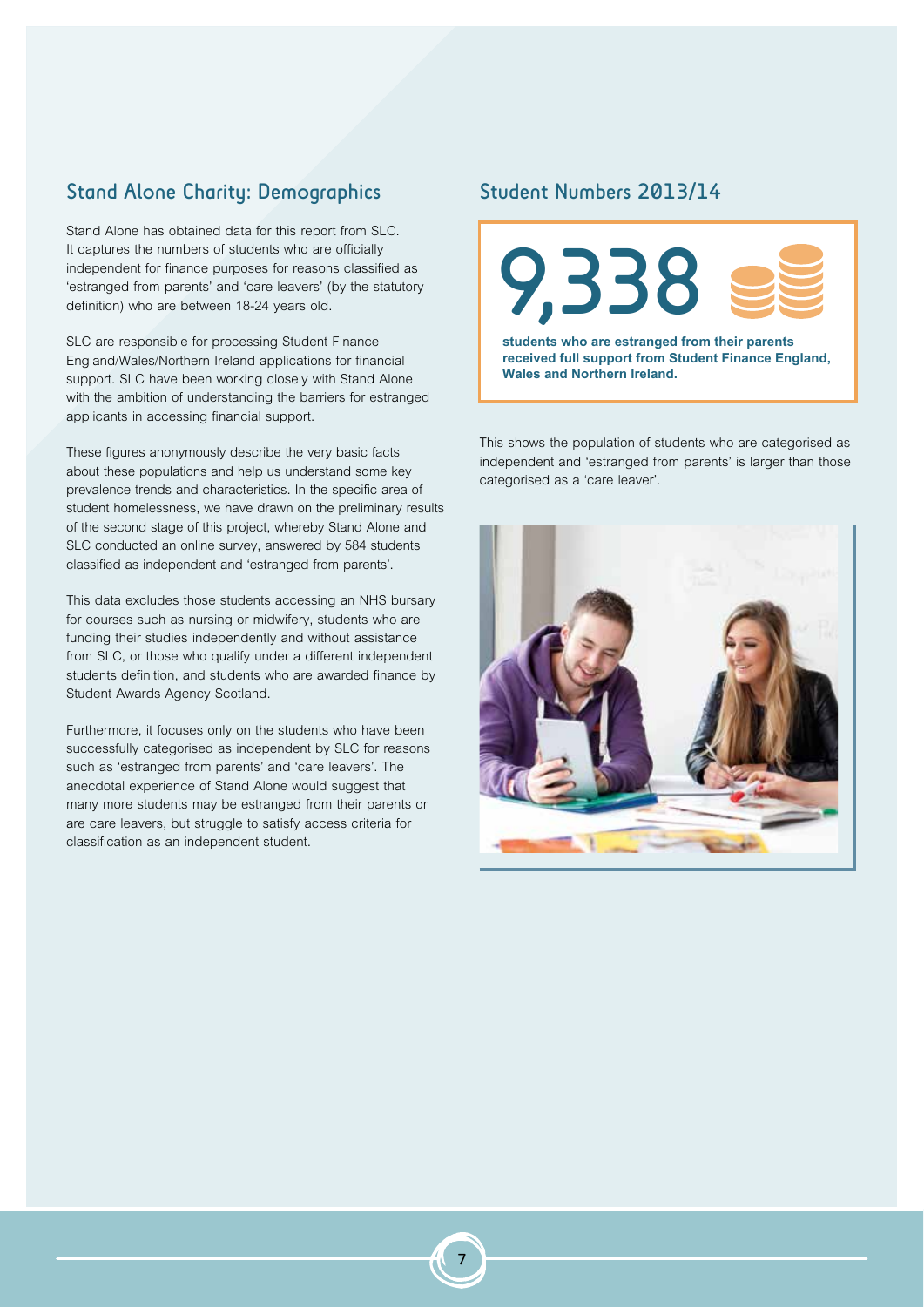# STUDENT FINANCIAL SUPPORT 100%

**N** Average Care leaver **Estranged** Is this [student finance] package sufficient to meet your living costs? 50% 40% 30% 20% 10% 0% Yes No I don't know Source: Unite Students Insight Report 2015 (undergraduate students)

The results for estranged students are the most statistically robust and show clear signs of financial pressure not experienced by the average student.

**Care leavers need to be 16 or over when leaving care to qualify for local authority financial and housing support.**

There have been significant advances made both at national policy level and by individual universities in support of care leavers over the last ten years. Local authorities have an obligation to provide financial assistance and housing for students who have left care, yet only approximately 60% of care leavers meet the strict definition applied by local authorities.

There is no local authority statutory support or recognition available to students who are estranged from their parents, and who have not been in local authority care. For these students, relying on the informal support of friends or extended family is often the only alternative to homelessness. This is still a significantly under-recognised issue, both in policy terms and in the public consciousness.

Undergraduates in the Unite Students survey were asked if the sources of funding and finance available to them were enough to meet their living costs.

**"The highest amount possible to get from SFE is designed for those from low income families. It clearly has no provisions for those of us who have to rent privately during summer and Christmas periods and have no other means of acquiring money in an emergency, outside of paid employment." Estranged Student, Norwich**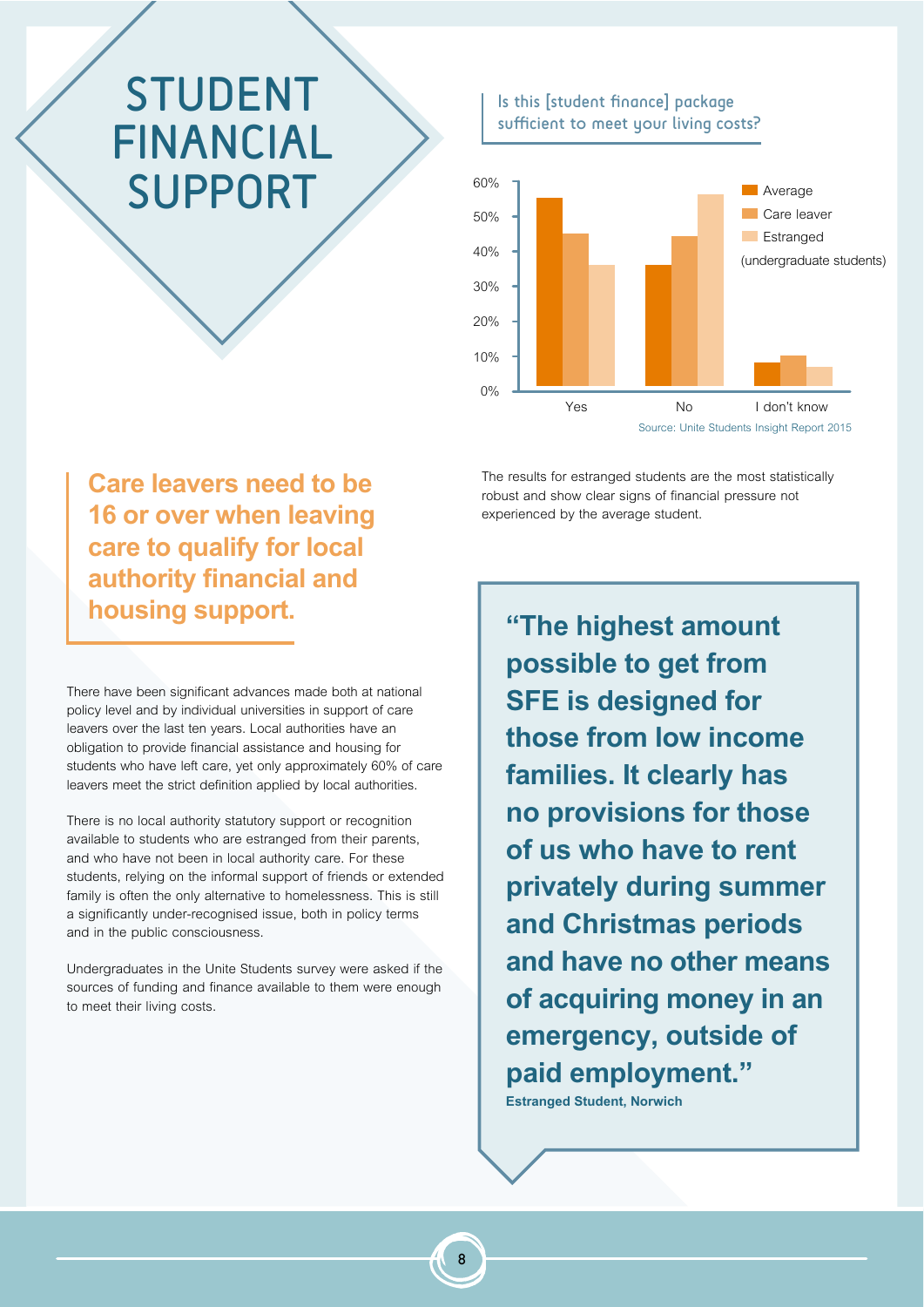When it comes to debt, there are signs of this additional pressure for both groups.

Which of the following most applies to you?



Source: Unite Students Insight Report 2015

In this case, both care leavers and estranged students are statistically more likely to have taken on more debt than expected when compared with the overall undergraduate average.

**"All the literature provided at university explicitly states that your parents are expected to contribute financially. In the future, people like me won't be going to university because it's going to be too much of a financial risk."**

**Estranged Student, Oxfordshire**



Which, if any, of the following do you use to finance your time at university?



Source: Unite Students Insight Report 2015

Institutional hardship funds are significantly more likely to be used by both groups – estranged students especially – providing further evidence of financial pressure. However, this does not appear to be enough to bridge the financial gap.

Both groups are more likely to use credit cards to pay for their time at university and worryingly, care leavers seem to be extremely vulnerable to high cost debt, with 6.5% reporting the use of payday loans. This is higher than any other identifiable group of students in the survey as a whole.

Despite the progress that has been made to provide targeted financial support to care leavers and estranged students, these findings point to an area of genuine financial exclusion that has not yet been fully resolved and there is still much to be done.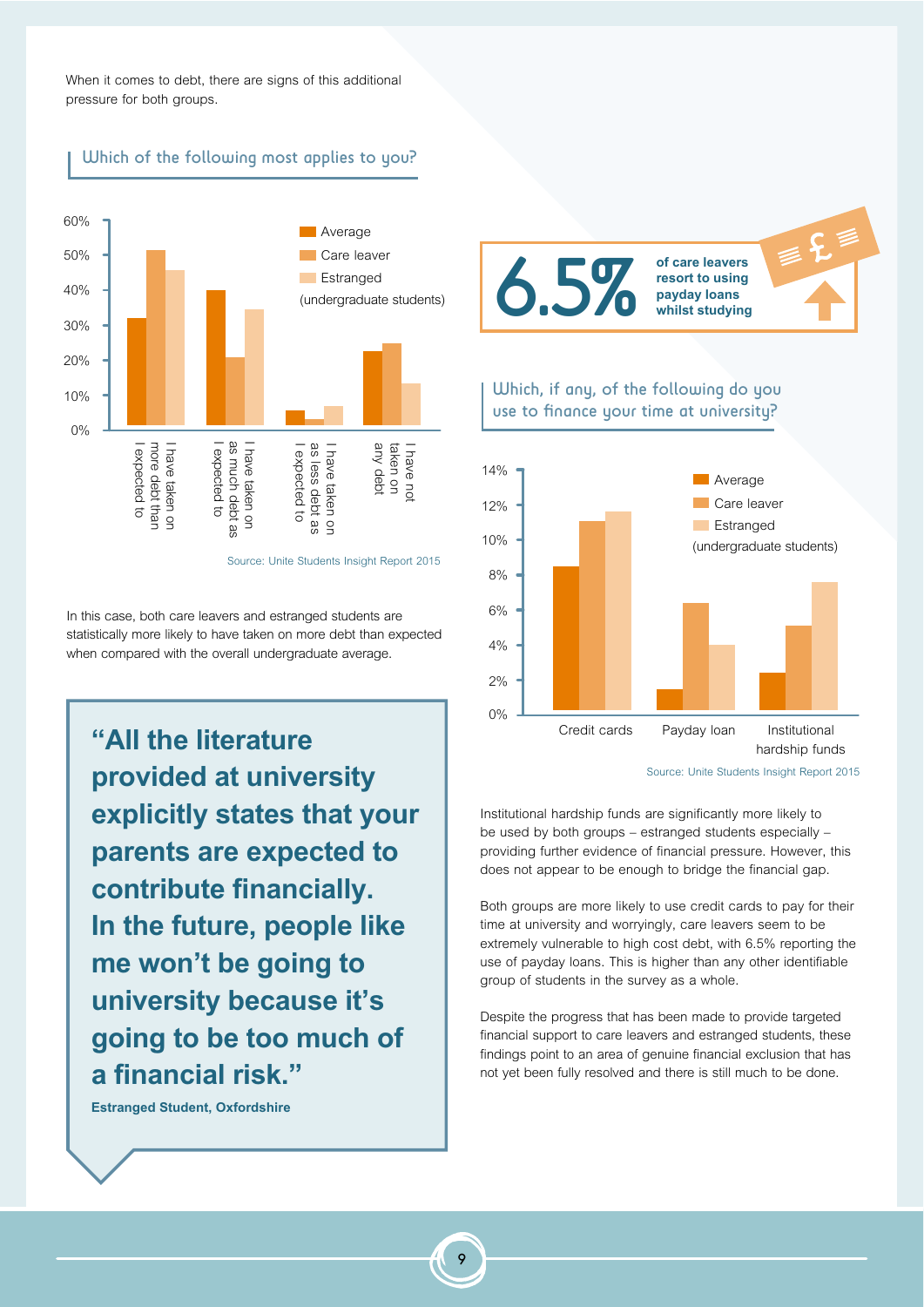# STUDENT **LOCATION**

Location of Independent students 2013/14 who are 'estranged from parents' accessing finance from Student Loans Company Ltd. [%]



Buttle UK's 2013/14 Quality Mark annual statistical return confirms a similar pattern for care leavers, showing the highest percentages of care leavers in the student population study in the South East, London and North West of England.

This insight may throw more light on the financial struggles for both groups of students, who are predominantly residing in large urban areas, where the cost of living is higher and the total student support package may not be sufficient to meet higher rents, commuting costs, and inflated prices for food and entertainment. In many cases findings indicate that students often end up living with non-students and could pay extra bills such as council tax as they are included in the rent.

Further qualitative research with both groups of students studying in the capital is recommended.

Data from SLC acquired by Stand Alone suggests estranged students are more likely to be studying in the UK's largest cities, particularly London. 2013/14 data shows 59.7% of estranged students are registered in the London area, the second largest group in the Birmingham (8.45%) and the third in Manchester (8.26%). The data available shows this to be a stable trend over the years that the group has been measured. This is an inversion of the trend of the general student population where HESA data shows only 15.8% of students aged 18-24 located in London.

### Location of general undergraduate students  $2013/14$  aged  $18-24$  by region  $\lbrack \% \rbrack$



## **"In places like London, the support package is nowhere near enough to live on."**

**Estranged Student, London**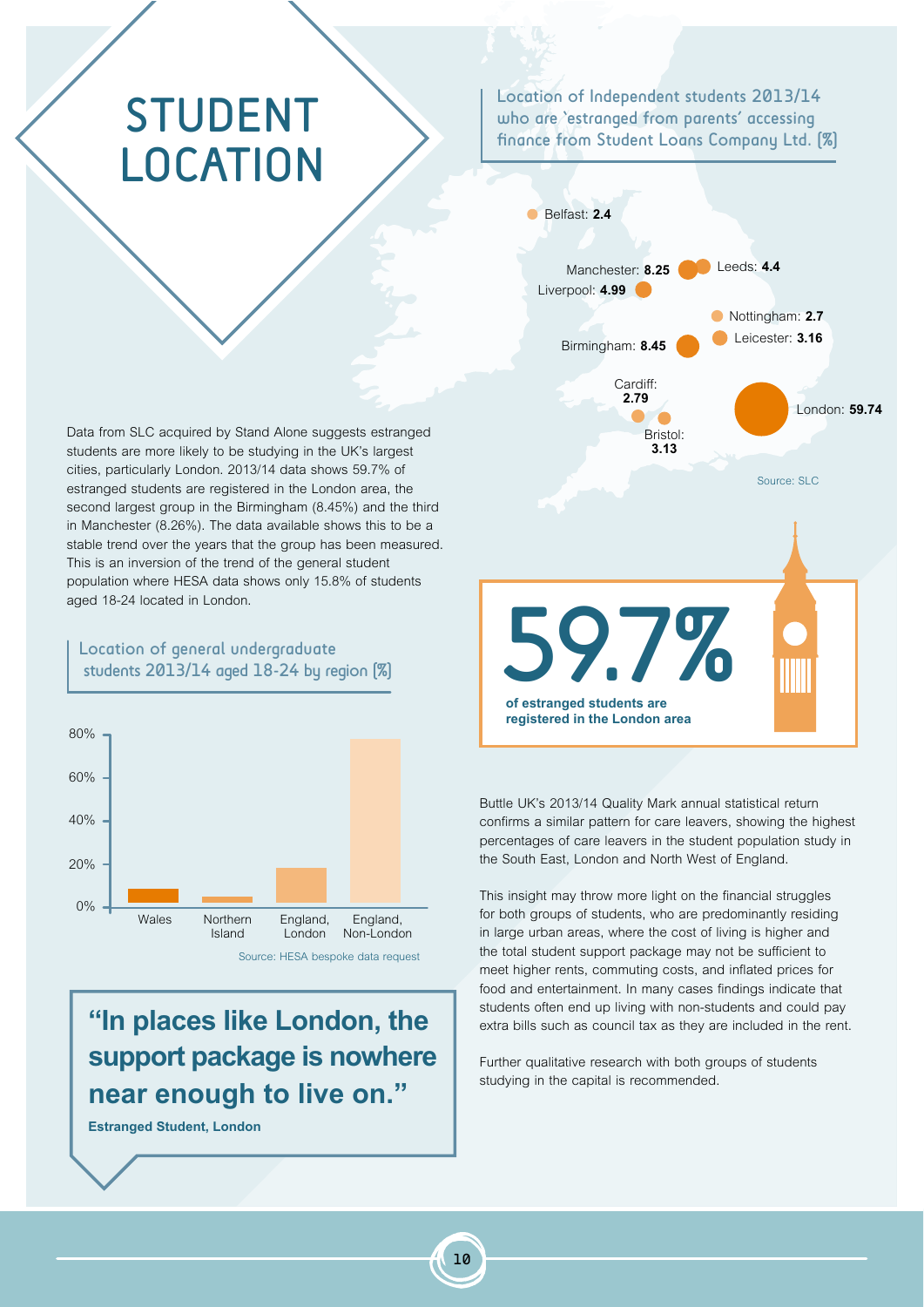

Data from SLC on the ethnicity of care leavers and estranged students shows that both populations contain a larger percentage of black and minority ethnic (BME) students than the average student population.

### All students ethnicity breakdown 2011-14 [%]



Black, Caribbean: 1.89 Asian, Other: 1.8



## **ETHNICITY**

### Estranged students ethnicity breakdown 2011-14 [%]

White, British: 53.25 Black, African: 16.5 White, Other: 5.1 Asian, Indian: 2.56 Asian, Pakistani: 3.1

Black, Caribbean: 5.13 Asian, Other: 2.61



2011-14 data acquired by Stand Alone from Student Loans Company Ltd. Ethnicity data volunteered at application stage. Source: SLC

These figures suggest that there are substantially larger Black African and Black Caribbean populations in the estranged students group in comparison to the average student population. All other ethnic groups show little difference between the two populations.

This breakdown may account for the uneven distribution of estranged students in large urban areas such as London, and the higher numbers of students from these groups in very ethnically diverse areas and universities such as East London. It should be noted that this data is reliable to the point that it is drawn only from those students who volunteered their ethnicity data to SLC. This accounts for around 28% of applicants. Therefore further research is required to build on this initial snapshot and gain fully representative percentages.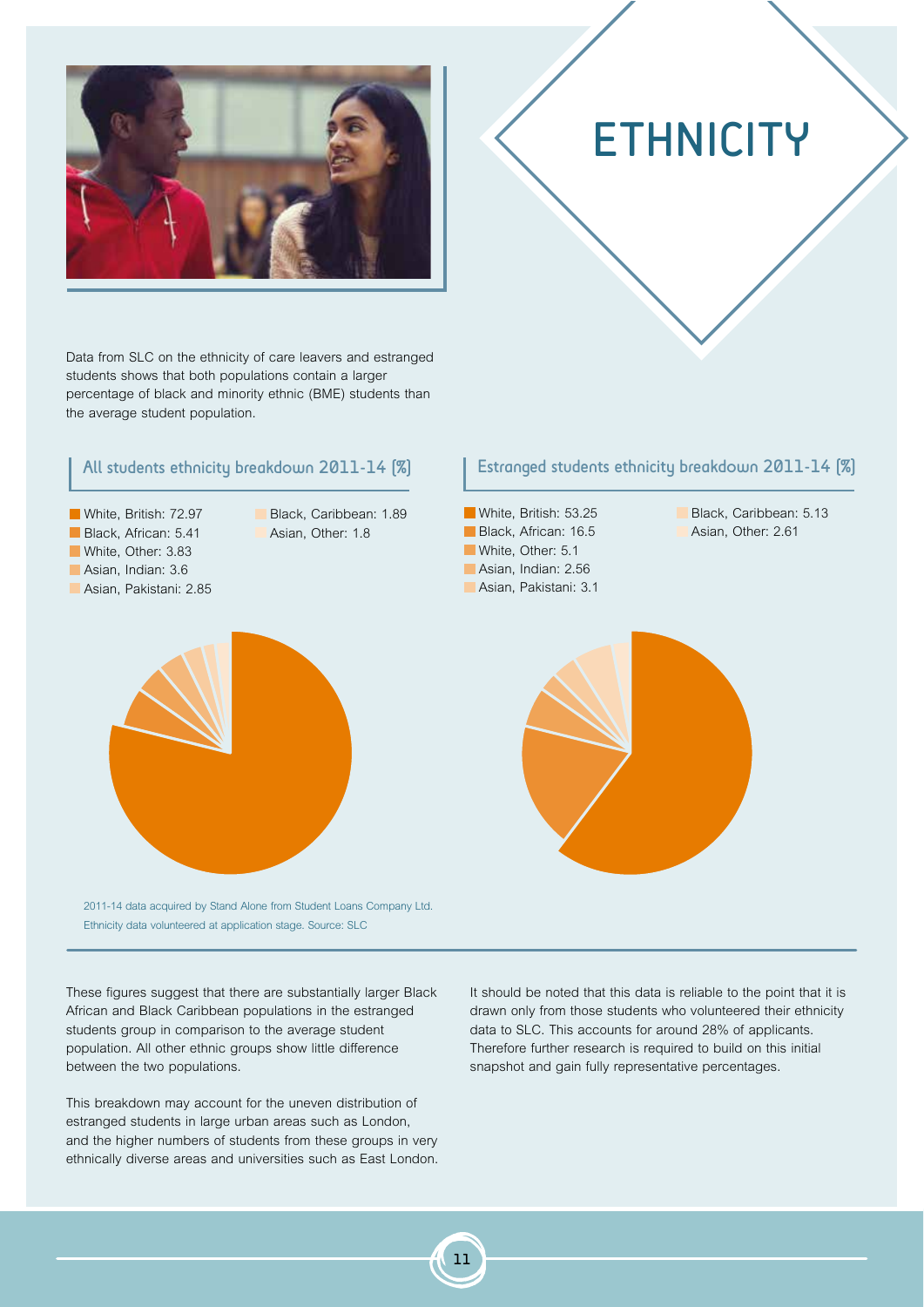## **WHAT** HAPPENS IN THE HOLIDAYS?

The holiday periods are windows in which estranged students become particularly vulnerable, slipping between the net of parental responsibility and the responsibility of the local authority. These students don't have the traditional family home to call on over the holiday period or the provision of accommodation from the local authority as those defined as 'care leavers' may have.

This may contextualise why this group of students do not find their finance package sufficient to meet their living costs, as indicated in the findings from the Unite students Insight Report, as many of these students will be stretching their student loan over the summer months as well as the three university terms that the money is allocated to cover.



**of the 584 estranged students surveyed by Stand Alone and SLC had either registered homeless or had considered registering homeless during their studies.** 

**In 2015, Stand Alone has so far received 61 enquiries relating to holiday period homelessness and funding summer accommodation.**

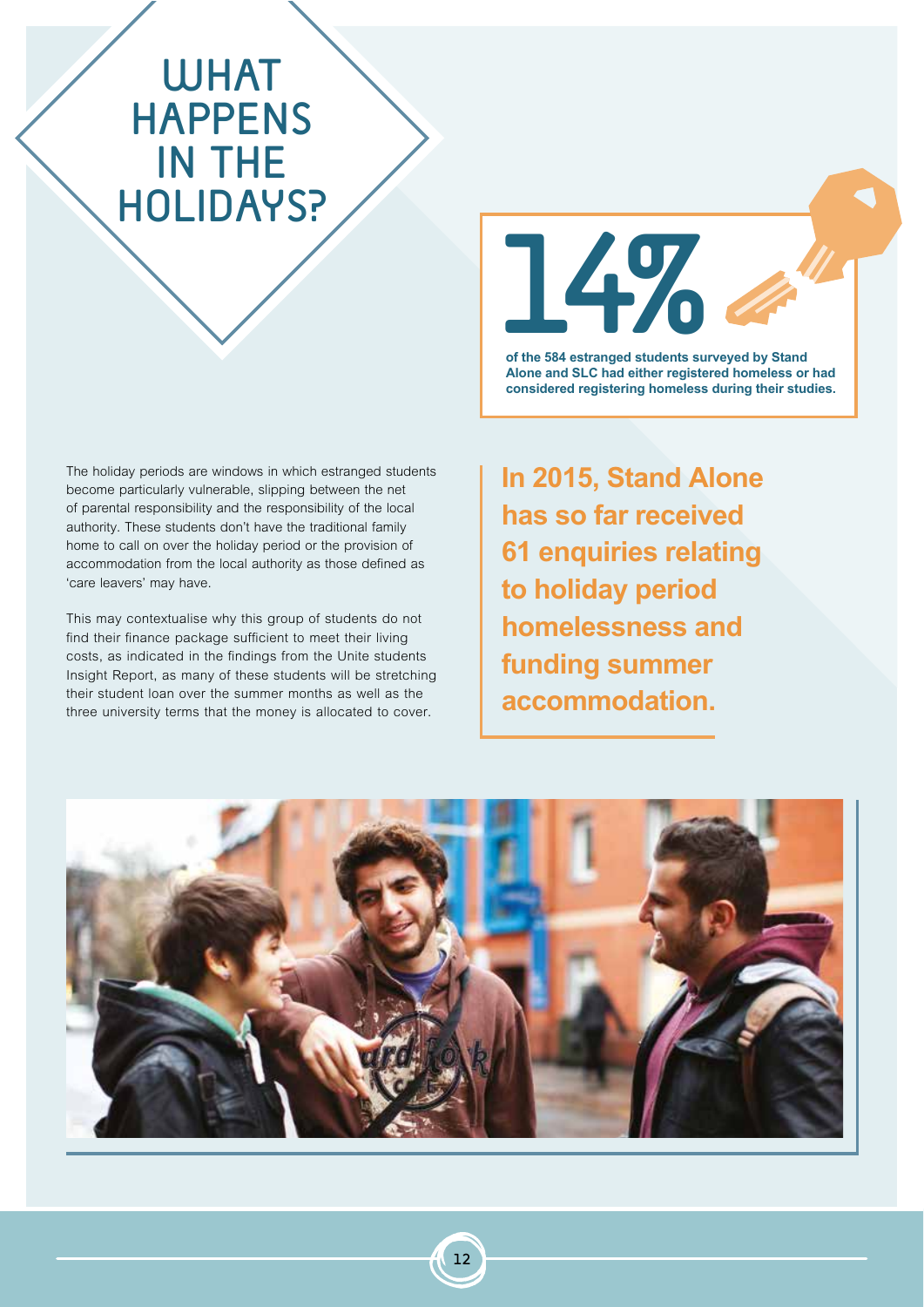Experiences shared by Stand Alone beneficiaries:

**"It is approaching summer holidays and I have nowhere to live. The university have offered me accommodation but it is £90 per week, which I can't afford as I am on a zero hour contract with my job. I am trying to study for exams, but constantly worrying about summer and what I'm going to do."** 

**"I'm currently homeless as my accommodation at uni has expired and I move into the next one in September. I have nobody to turn to for help as I was living in a hostel before I moved to my university."** 

**"I've been staying on my friend's sofa and some nights in hostels because I just can't afford to rent a room for 3 months what with the deposit, guarantor and rent in advance etc."** 

 **"I was asked to pay my deposit for next years' accommodation as well as September's rent upfront just before term ended. I had a choice: either secure the new house, or have the necessities like food and rent to survive the summer."**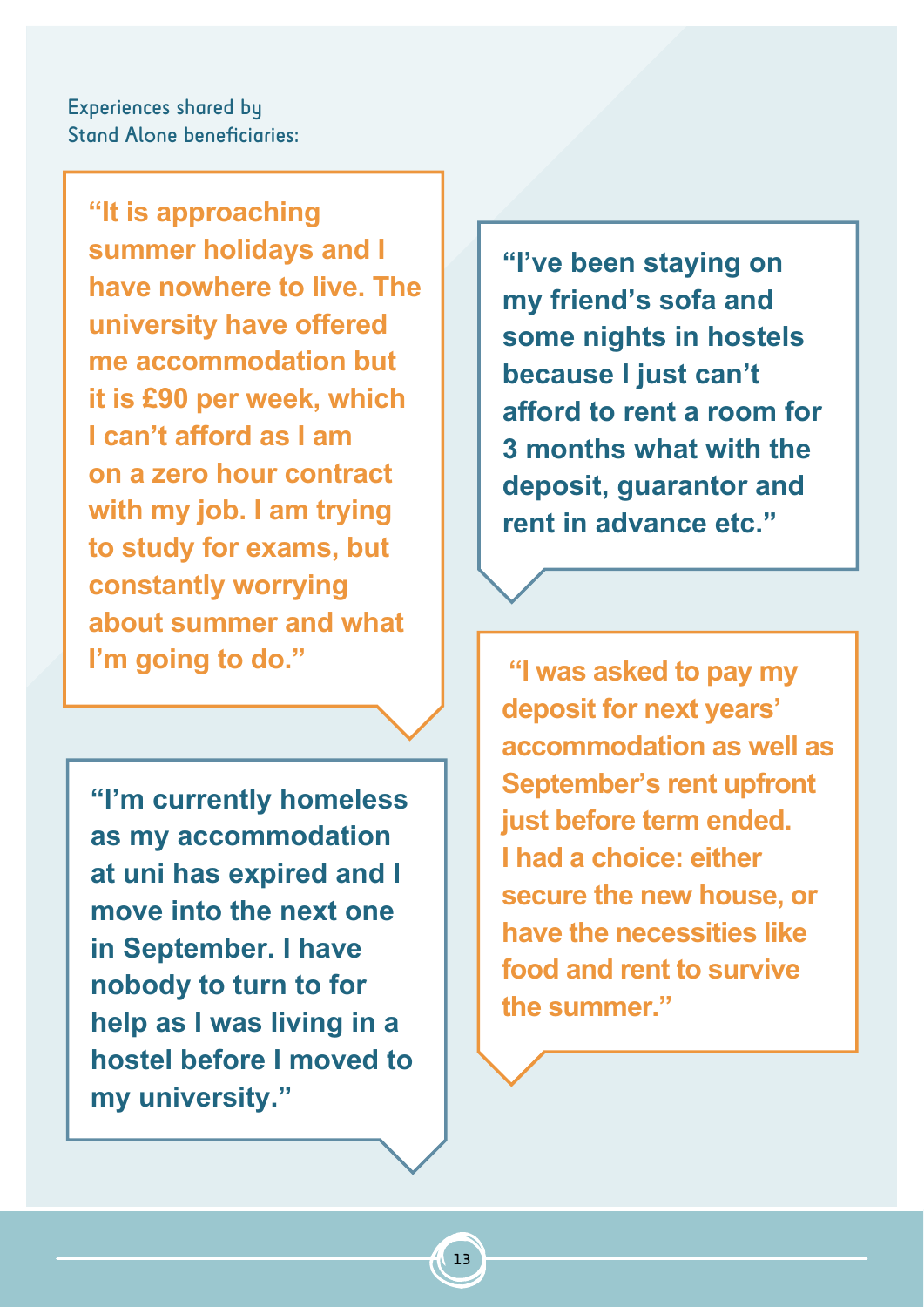# A STUDENT **HOME**

Accommodation is the largest cost a student needs to meet, outside of tuition fees, which are covered by a separate tuition fee loan. Students for whom staying in their family home is not an option cannot avoid this cost, and indeed will incur greater costs because of the need to house themselves during term time and throughout the summer holidays as well as between terms.

This is a particularly acute issue for estranged students who, as has been noted above, do not receive housing support from local authorities in the same way that statutory care leavers do. Many of the estranged students Stand Alone work with register themselves as homeless over the summer in order to become eligible for support. The Unite Students Insight Report highlights this: 14.8% of estranged student are worried about how they will afford their accommodation compared to an average of 8.6%.

**Student accommodation is about more than cost. The concept of 'home' is emotionally loaded for most students who are living away from their family. However, it is likely to be a much more anxiety-evoking concept for young people who have experienced a problematic or traumatic home and family.**

It is not surprising then, that both care leavers and estranged students showed different attitudes towards student accommodation and different patterns of behaviour compared to the average student population.

For the Unite Foundation this is especially relevant as, through our sponsoring partner Unite Students, we provide accommodation for 120 scholars for the duration of their studies, the majority of whom are care experienced or estranged. It is not enough simply to provide a room; to meet our ambition of having a transformative impact on scholars we also need to understand and meet their non-financial needs through the type of accommodation that is offered and the way in which the accommodation experience is managed.



In the survey, applicants were asked where they intended to live in their first year at university. Some care needs to be taken in interpreting these results, as the sample size for care leaver applicants was very small.

Care leaver applicants are significantly more likely than average to say they will live in their own home in their first year at university. This is most likely to be because they have been provided with housing by their local authority and do not wish to lose it. The question then needs to be asked whether this is restricting university choice for care leavers.

Estranged applicants, on the other hand, are significantly more likely than average to say they will live in a private rented house with or without other students, this is discussed below.

14.8%

**of estranged students are worried about how they will afford their accommodation compared to an average of 8.6%.** 

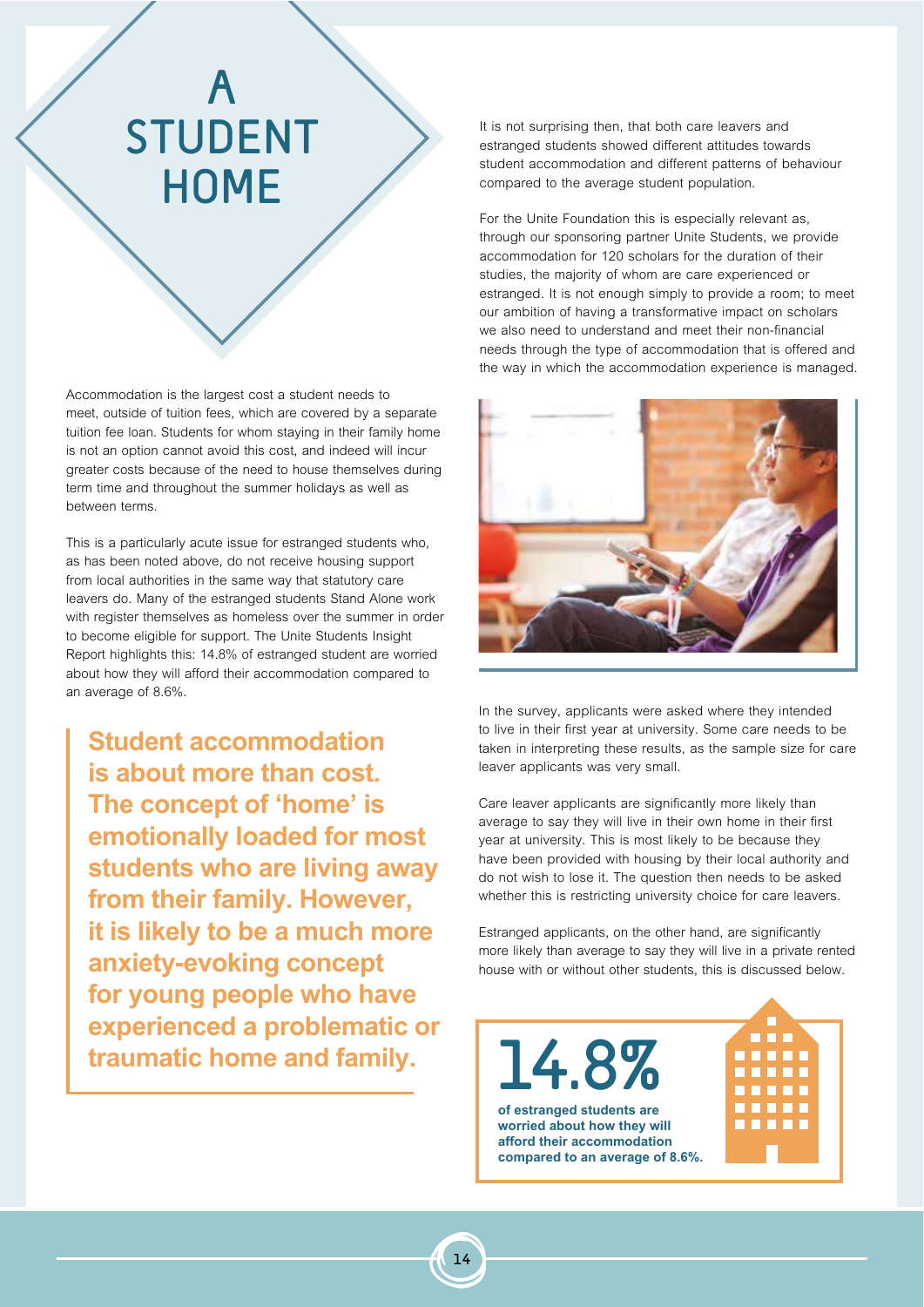

When it comes to the actual living arrangements of current undergraduates, the picture is slightly different.

Estranged students are significantly less likely to live in university halls, and both groups are more likely to live in private rented accommodation with others who are not students. A proportion were living in their parents'/guardian's home, which would indicate that other family members may be supporting these students.

The trends in rejecting student halls are likely to be linked to the requirement of both care leavers and estranged students for year-round accommodation, which is more readily available in private housing than halls.

This may also link to the significant deposits that students need to secure a place in halls in the months before starting university, and before receiving their student support package.

It is often difficult to meet such financial requirements without considerable savings and the support of a family network. There is the added difficulty of securing a guarantor for students in some halls of residence as this is often a parent. Both of these aspects could be seen as deterrents for care leavers and estranged student groups in securing a place in university accommodation.

**"I rent a room from the parent of my friend. This way I know the landlord and it is affordable, which as a student with no parents or a guardian is very important."**

**Estranged Student, London**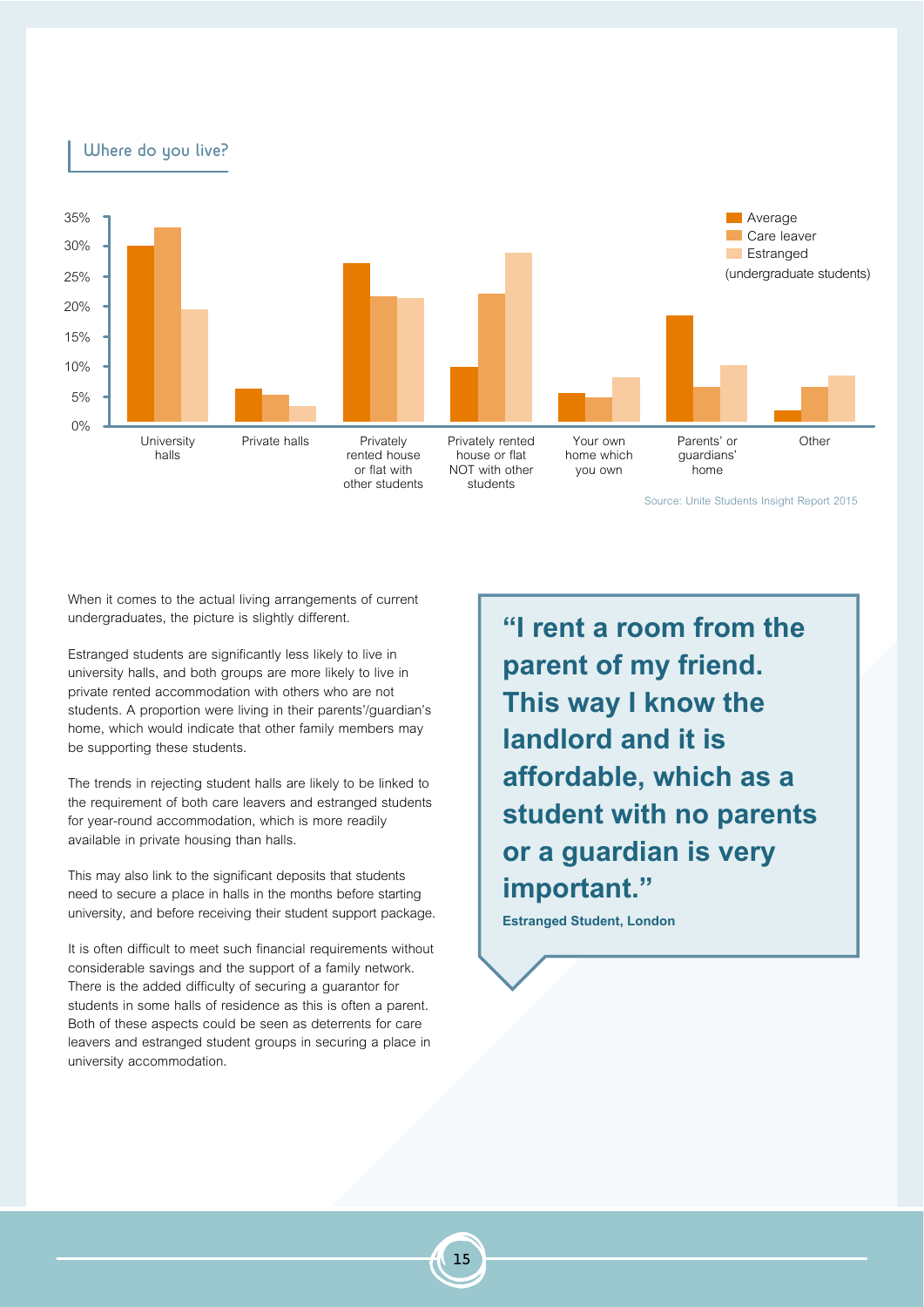# UNIVERSITY CHOICE

Demographic data shows an interesting picture of the Higher Education Institutions (HEIs) estranged students are choosing. The demographic dataset indicates large numbers of students preferring recruiting universities than those institutions with an established research reputation.

**Students who are 'estranged from their parents' are most often choosing newer universities over Russell Group institutions.** 

This affirms trends described by Buttle UK in 2013/14 Quality Mark annual statistical return, indicating lower rates of care leavers at Russell Group universities, and higher numbers at newer institutions.

### Number of independent students 'estranged from parents' in London Universities 2014/15

Middlesex University London South Bank London Metropolitan University of Greenwich London School of Economics Imperial College UOL University College UOL Birkbeck College UOL City University London Kings College UOL Goldsmiths College UOL Queen Mary UOL Roehampton University University of the Arts University of Westminster Kingston University



Source: SLC

# 5 in 10,000

**students in Russell Group Universities are reported as 'care leaver' students**

# 19 in 10,000

**students in non-Russell Group Universities are reported as 'care leaver' students**

Source: Buttle UK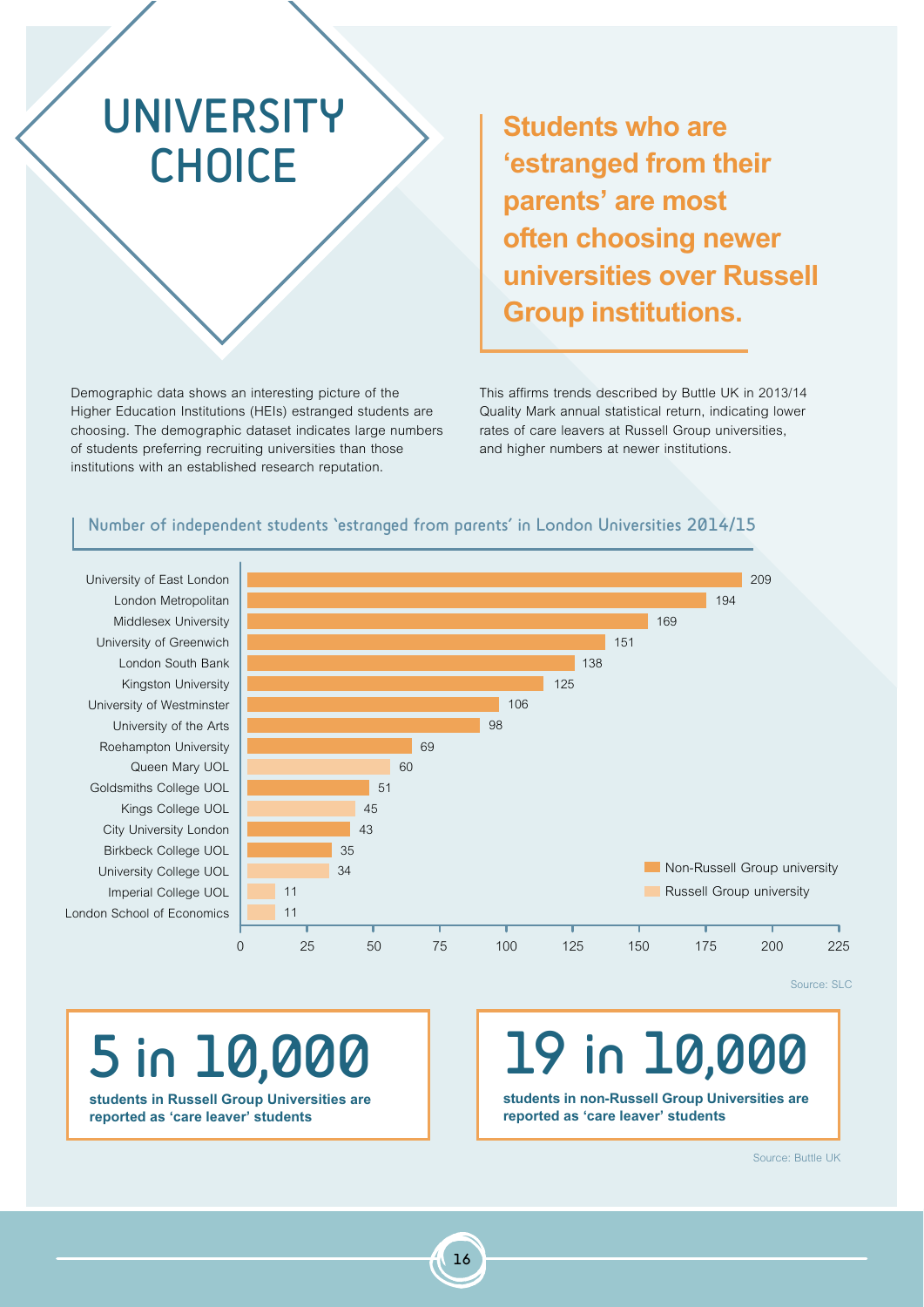Numbers of independent students 'estranged from parents' in metropolitan area Russell Group and non-Russell Group Universities outside of London 2014/15

University of Durham Liverpool John Moores Birmingham City University Oxford Brookes Teeside University Leeds Beckett University University of Manchester University of Central Lancashire University of Oxford Northumbria University University of Leeds University of Wolverhampton Newcastle University Liverpool Hope University Sheffield Hallam University of Birmingham University of Liverpool University of Sheffield University of Salford Manchester Metropolitan



### Largest general population undergraduate student numbers aged 18-24 v 2014/15 Estranged student population numbers



Source: HESA and SLC

There may be many reasons for the preferences for non-Russell Group institutions, but the criteria by which students select their institution is likely to be one of them. As it will be discussed below, the perceived amount of support provided by the institutions is of greater than average significance to estranged students. This by no means indicates that Russell Group institutions do not provide adequate student support, but more that the student support available at Russell Group institutions may not be accurately perceived.

Furthermore, students with the absence of a family may believe that they lack the social capital or confidence to apply to a higher tariff university, especially if they perceive their experiences may separate them from their peers or their education has been disrupted. It is also possible that students from both of these groups have a disrupted experience of education, and therefore may find it difficult to achieve the results needed for highly competitive courses. This is an area that would be useful to explore further both with students and institutions.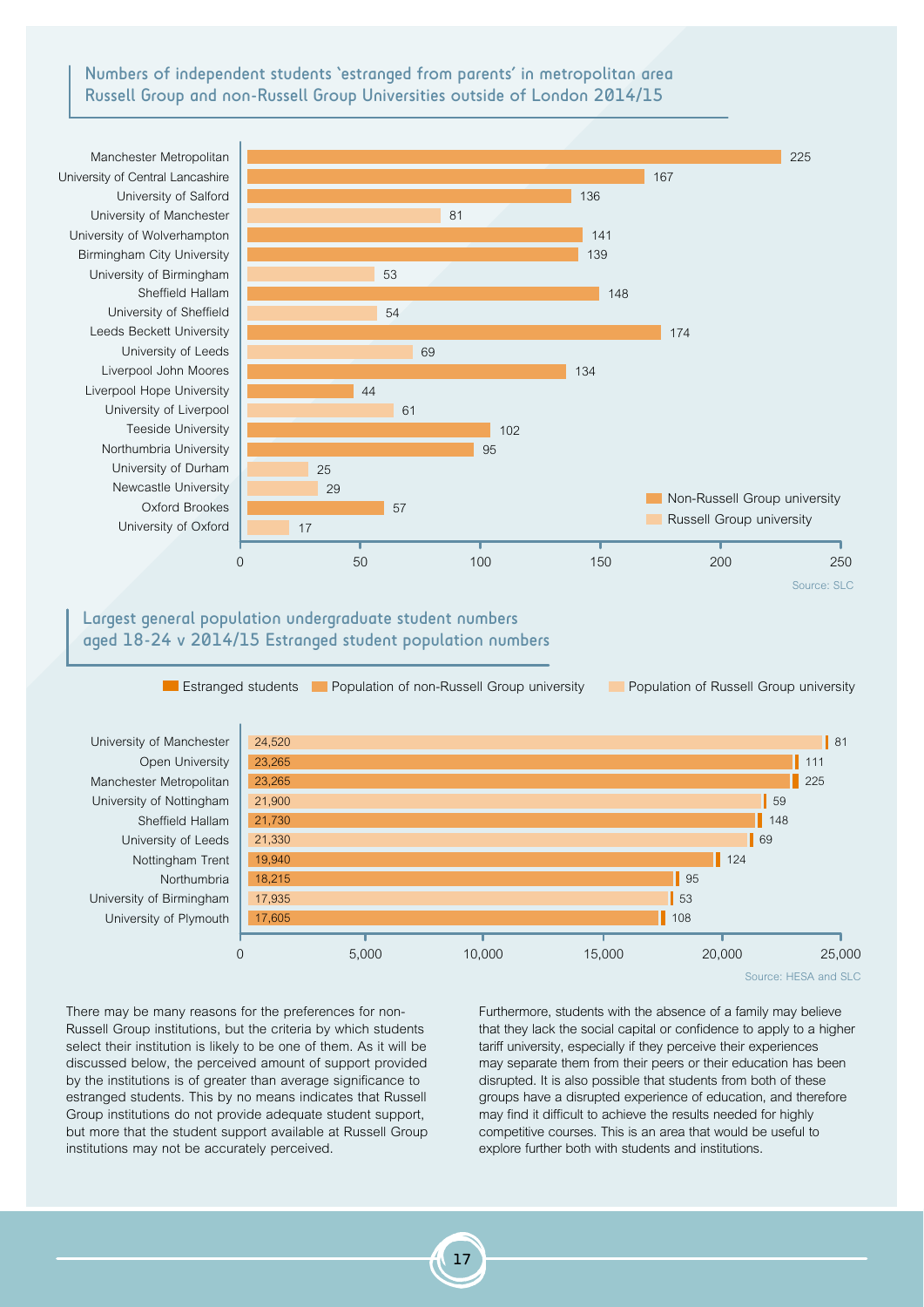

2014/15 SLC data acquired by Stand Alone shows that 52% of estranged students are between the ages of 21-24. This is a higher percentage than the average student population of undergraduates under 24, where HESA data shows only 33% of students are between the ages of 21-24.

The age of students in the general population vs students classified by SLC as 'estranged from parents'





This trend has been echoed by Buttle UK's 2013/14 Quality Mark statistical return, showing that 41% of care leaver students in Quality Mark universities are aged 20-24 years old.

**These figures indicate that estranged students are not accessing higher education immediately after school or further education.** 

Source: HESA and Student Loans Company Ltd. Although it is difficult to draw firm conclusions as to the reasons given, financial concerns may contribute to the decision to enter education later.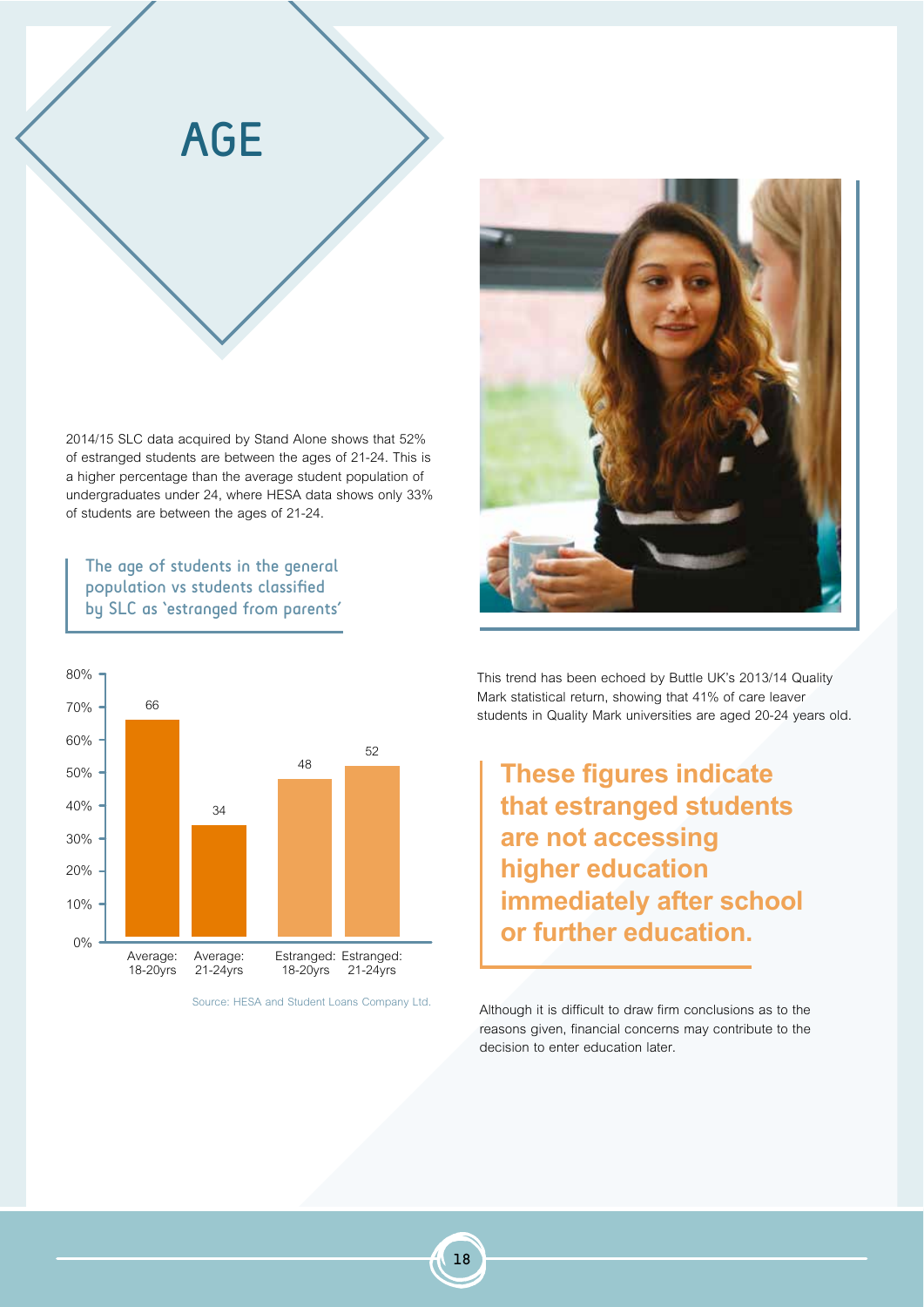## Does age make a difference when it comes to accommodation choice?

It has been noted earlier in this report that these groups of students are less likely than average to be living in student halls. It's difficult to be conclusive without further research, but it is possible that students who are slightly older may already have settled living arrangements in place with trusted friends, partners or guardians.

This may be particularly true for the large numbers of these students who are studying in London, where fewer students generally take up places in halls of residence. For care leavers, they may be living in local authority provided housing, which they may be reluctant to give up for a place in halls of residence.

Both groups also show some distinctive attitudes when it comes to student living: All these findings point to complex and emotionally loaded constructions of home for students who have been in care or are estranged. These subtleties of attitude are not always easy to explain, but nonetheless need to be taken into account by universities and accommodation providers who are serious about improving access to higher education for these groups.

Further qualitative research with both of these groups would be useful to help bring a depth of understanding to these theories.

**Care leavers living in halls are less likely than average to want social events organised by other students in their accommodation.**

**Estranged students who live in university or private halls are more likely than average to want a buddy or mentoring system in their accommodation, but less likely to want information about who to talk to if they have a problem.**

**Care leavers are more likely than average to say they find living in shared accommodation harder than they thought it would be.**

> **Estranged students are significantly less likely than average to say they miss living at home with their family.**

**When choosing their accommodation, the availability of green space was significantly more important to care leavers than average.**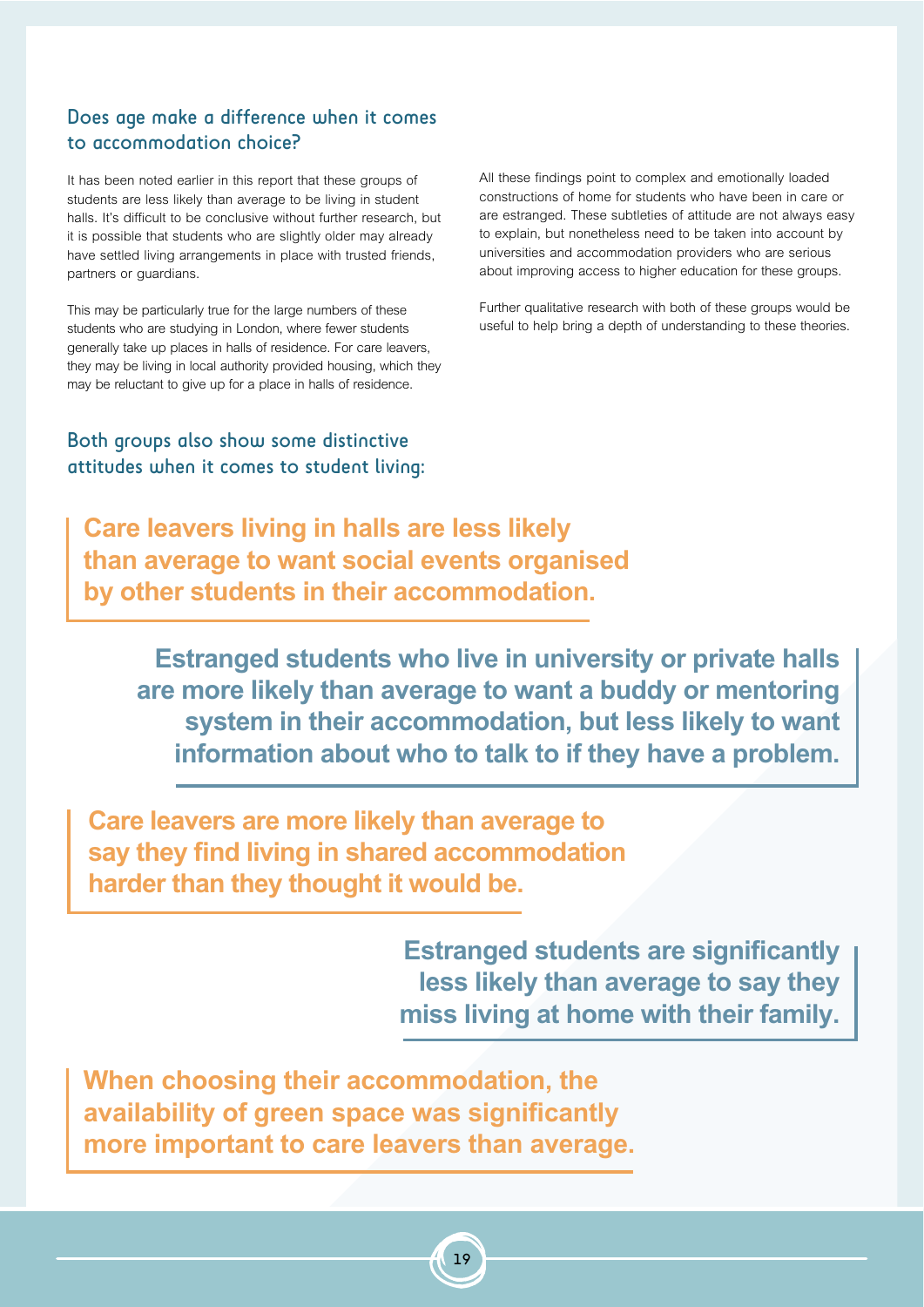# **EMPLOYABILITY**

Preparation for future employment is front of mind for most students, but is perhaps even more critical from groups who are under-represented and/or may face additional financial pressures. An important question in the widening access debate has more recently been "access to what?", prompting a greater focus on outcomes after graduation.

The good news is that care leavers and estranged students in the survey were not statistically any more or less pessimistic about their chances of finding a job once they graduate than students on average. However, when it comes to intentions on graduation, estranged students are more likely to say they intend to be unemployed and less likely to say they will travel or take gap year. Although the absolute percentages for these are small, nonetheless it suggests that some students may be opting themselves out of future opportunities.

When it comes to seeking advice about choosing a career, both care leavers and estranged students are significantly less likely to say that they will seek outside advice and support. Possibly, this is linked to experiences of being independent at a relatively early age. The primary difference between these groups is their ability to seek advice from parents or guardians.

Given the lack of access to advice and support from parents, it could be expected that university careers services would play a stronger role in supporting these students. It is possible that there is more that careers services could do to reach out to care leavers and estranged students and overcome what appears to be a slight reluctance about taking any external advice and support.

Students in the survey were also asked about work placements and internships. Estranged students were less likely to have access to work placement opportunities than students on average, though this same pattern was not seen among care leavers.



### Does your current course offer an integrated work placement opportunity?

Source: Unite Students Insight Report 2015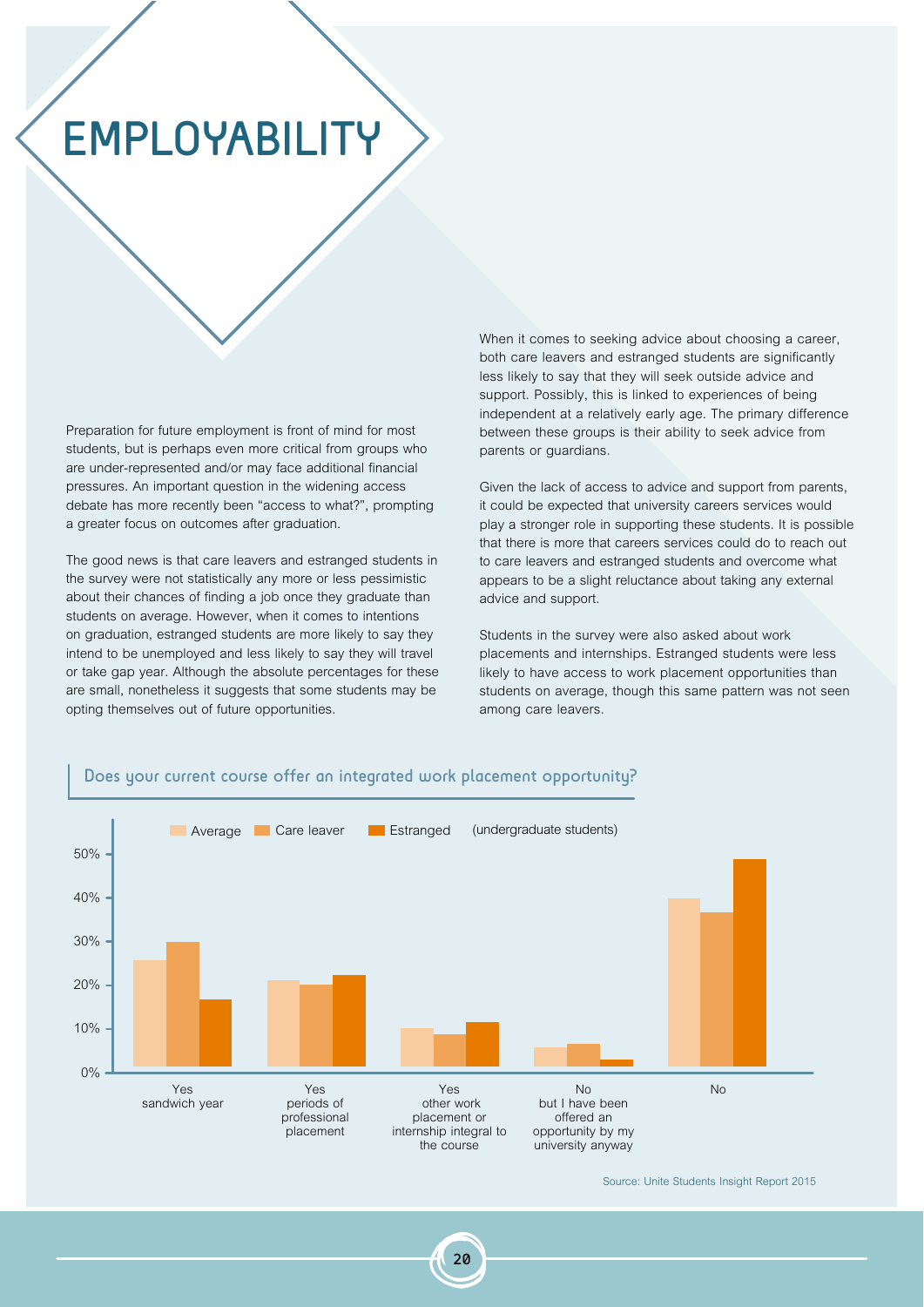

The main difference seems to be among those who have access to a sandwich year, and this may be linked to course choice.

Among those who did not take up a work placement that was offered to them, estranged students were significantly more likely than average to say that this was because they couldn't afford the accommodation. It should be noted that the sample size here was extremely small.

Volunteering rates were higher among the two groups than among students as a whole.



### Volunteering rates



Volunteering is undoubtedly providing these students with valuable work experience, but this is probably not the main motivator. The data further reveals that care leavers and estranged students are much more likely to volunteer for national or regional charities than average, whereas their volunteering rates in their university and local community are the same as average. A reasonable hypothesis is that they are volunteering for organisations that are significant to them, as a way of supporting others in similar situations. Anecdotal evidence from Unite Foundation scholars supports this hypothesis.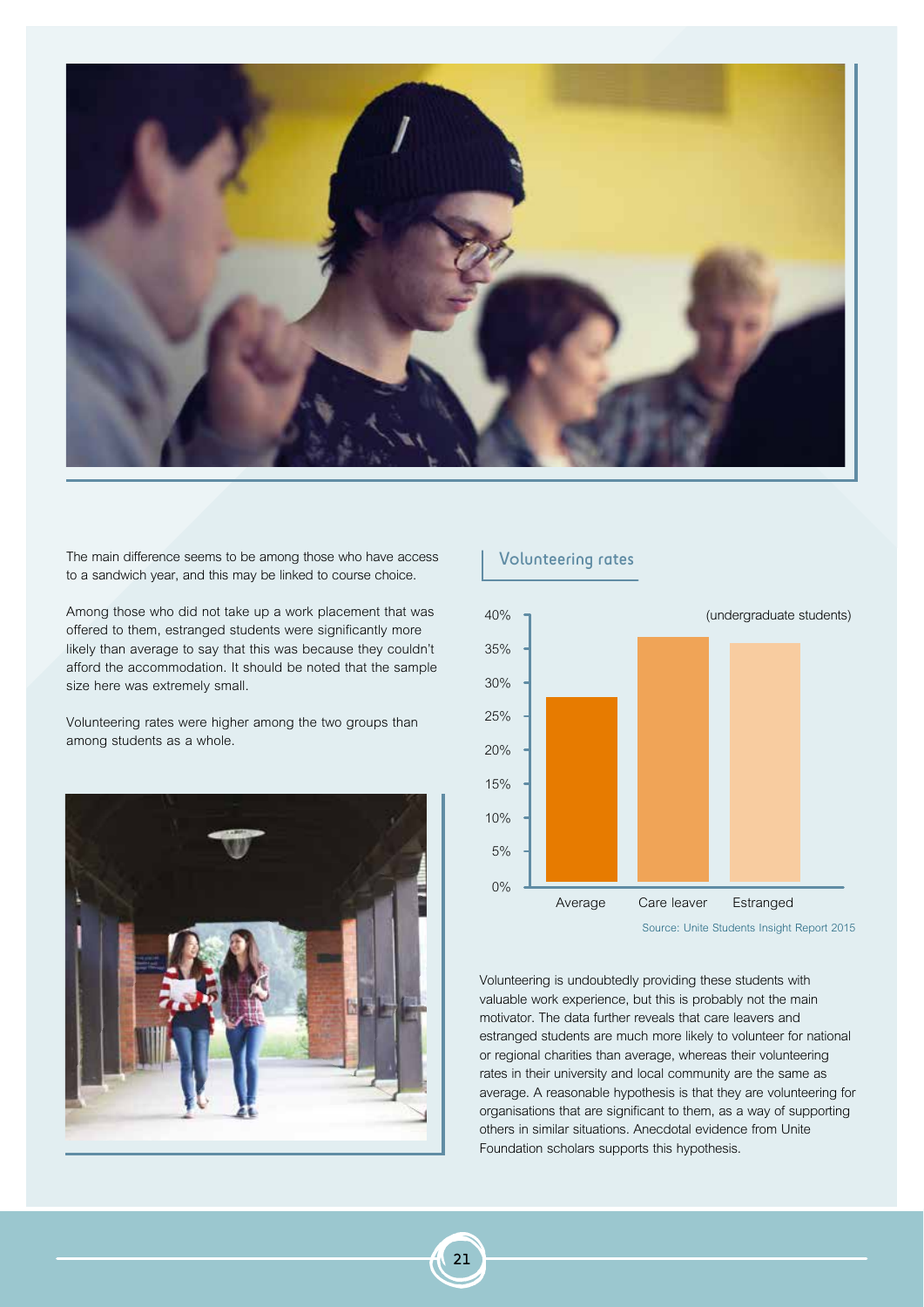## STUDENT SUPPORT

There is much evidence to show that care leavers are significantly less likely to go to university than students on average, for example Buttle UK's 2013 report 'Assessing the Impact of the Buttle UK Quality Mark in Higher Education'. There are no comparable figures for estranged students.

Once the decision to go to university has been made, the Unite Students data shows that neither group has significant differences from the average in their reasoning for going on to higher education.

**When it comes to choosing a specific university, both care leavers and estranged students use slightly different criteria than students on average. The most striking difference is a greater desire than average for a support network.** 

From a choice of 11 items, "the university offers the level of academic or student support that I need" was chosen as the most important criterion when selecting a university for 3.4% of undergraduates overall, whereas 9.1% of estranged students and 10.8% of care leavers chose it as their primary reason.

Uhy did you choose the university that you did? Students choosing "It offers the level of academic or student support I need" as their first choice from a list of 11 items



The same pattern is found among care leaver applicants in the same study, though not estranged applicants.

Having friends going to the same university was more important than average to applicants who have been in care or are estranged.



This could potentially play a significant part in choice of accommodation, and the desirability of privately rented accommodation if shared with friends. The rejection of halls of residence also implies the rejection of this type of accommodation as a tool to make new friends, a new support network and a new start.

## Applicants reporting their first motivation for choosing a particular university is that they have friends going to the same university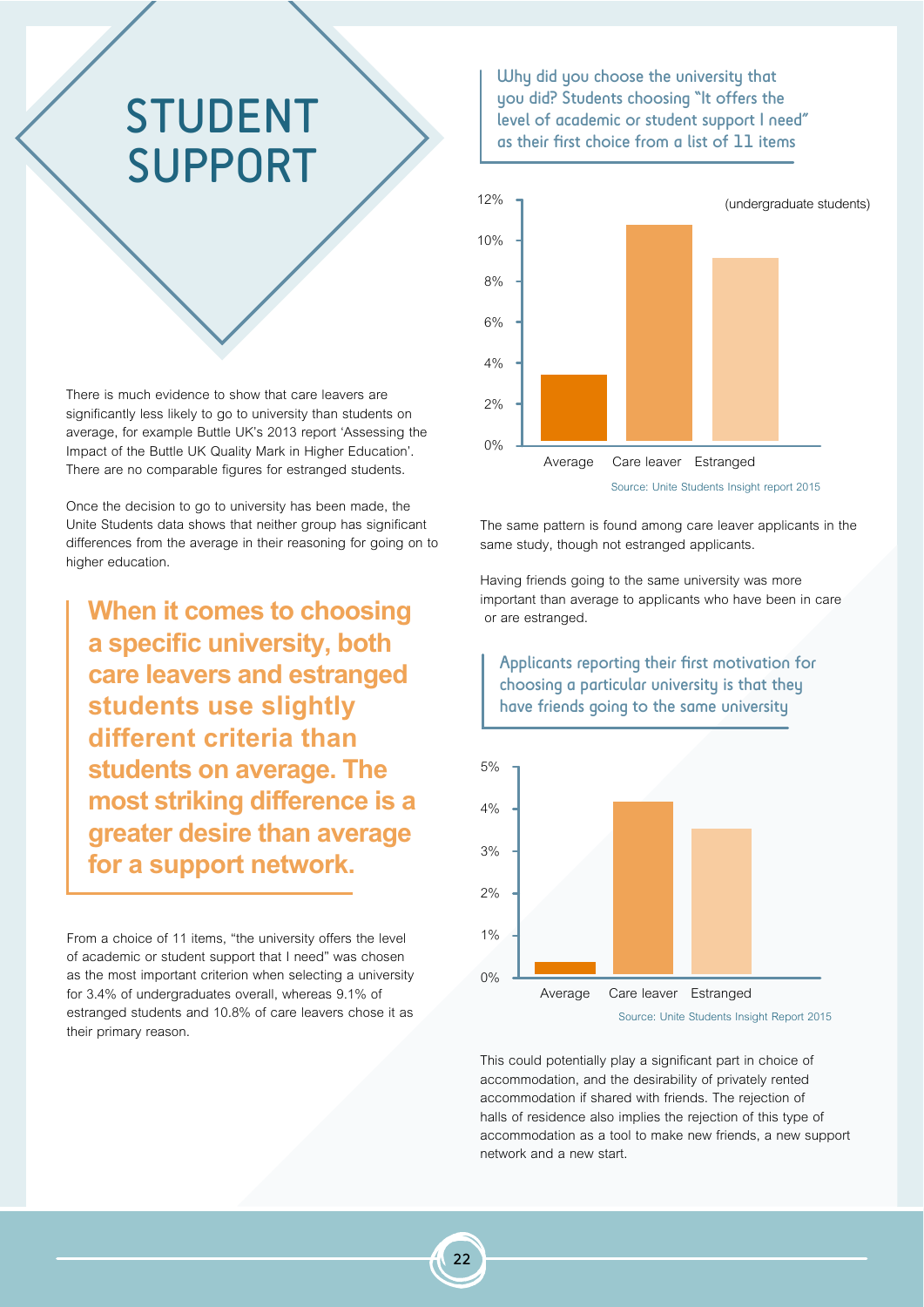Undergraduate students were asked to select from a list of 14 factors which one was most important to them as part of their university experience. Care leavers and estranged students both showed a significant difference from the average when it came to selecting "excellent support from university staff" as the most important factor. This difference is illustrated in the graph below.

Percentage of students choosing "excellent support from university staff" as the most important factor in their university experience



None of this should be surprising. For students who have no or limited family support, building themselves a support network while they study, whether through friends or university staff, is a natural thing to want to do.

Many universities provide additional support through peer mentoring, mentoring by staff and designated contacts, especially those universities who have achieved the Buttle UK Quality Mark. The level and quality of provision inevitably varies, but most institutions at least now understand that this is important.

**"Estrangement can be a touchy issue and can often be the subject for scepticism. My student advisor made me feel comfortable in sharing my background and assured me that I could get the help that I needed."**

**Estranged student – Kent**

For estranged students, specific arrangements such as these are far less common, and yet the level of need is just as acute if not more so considering the lack of local authority assistance for these young people. Furthermore, the systems that automatically identify care leavers for a higher education institution are currently not set up to identify estranged students in the same way.

The predicament of estrangement can lead to barriers for university support services in identifying such students, who often feel stigmatised and ashamed when explaining their choices and lack of family support.

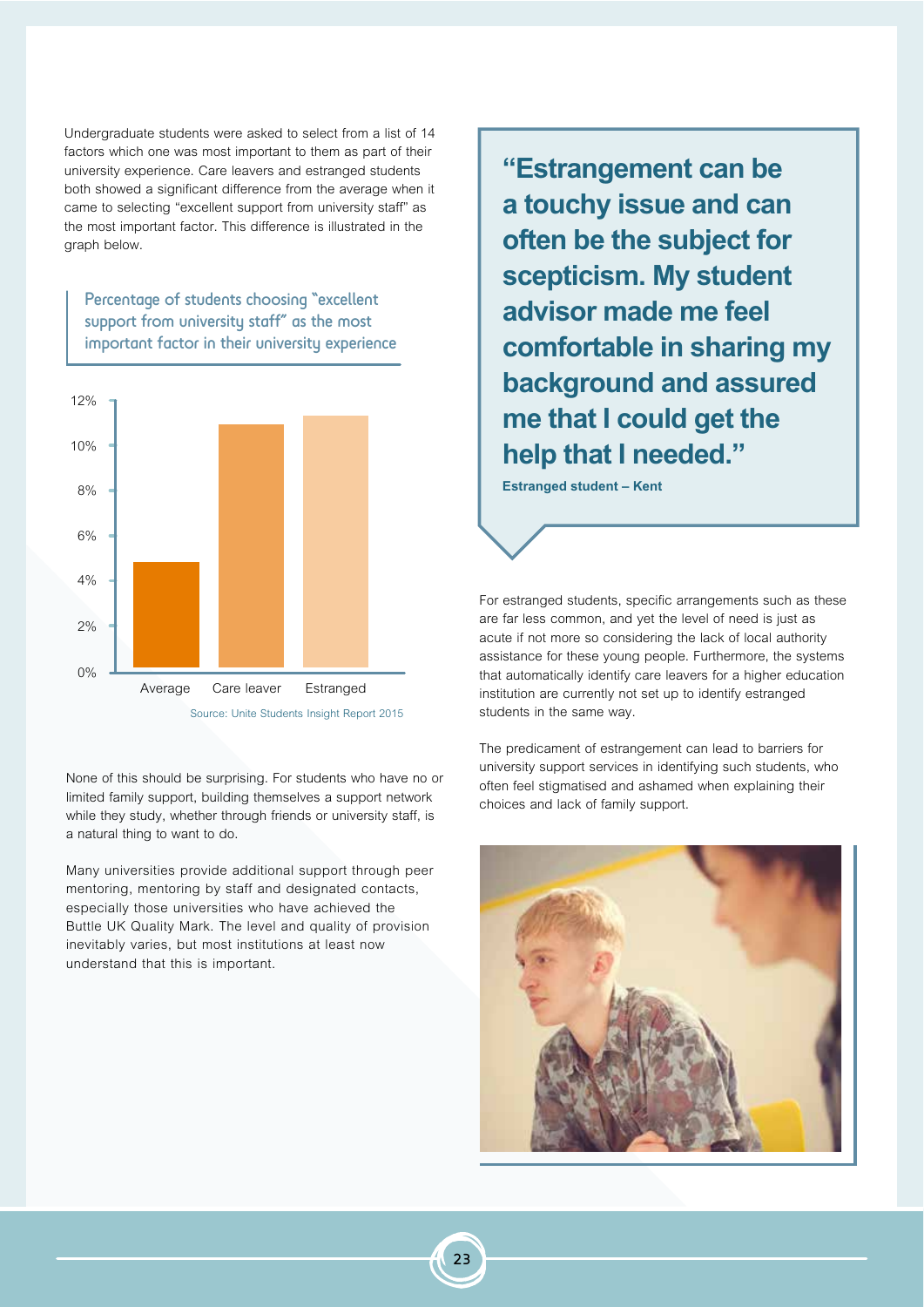# STUDENT SUPPORT

Stand Alone has found that societal knowledge and awareness regarding family estrangement and disownment is currently low but, conversely, stigma is high. We found that staff in student support service roles do fully understand the difficulty of family estrangement and do everything they can to support students. Our concern centres not only on the vulnerable students and their welfare but also on the pressure that staff may feel to be a surrogate parent for estranged and care leaver students. We are keen to work with the sector to build awareness on how staff are supported with the expectations that come with being such an anchoring role.

**The need to cut contact with a family network is often not officially recognised in many areas of society. This lack of recognition has led to a critical lack of support for young people.**



**"I've been estranged from my parents for over a year, and had a troublesome relationship with them for years prior to that due to emotional abuse. It's incredibly difficult to be independent at the age of 19-20 and being thrown in the deep end. I spent many months being homeless and sleeping at friends' houses, relying on the goodwill of others. It has been hard to afford the more expensive books for my course and often I missed important reading as the textbook was loaned out or in use at the library. I can't help but feel so different and abnormal, as everyone else here seems to have such a good relationship with their families. It hurts the most during holidays, and when term finishes, as obviously I can't just pop home for the summer".** 

**Jessica, University of Sheffield**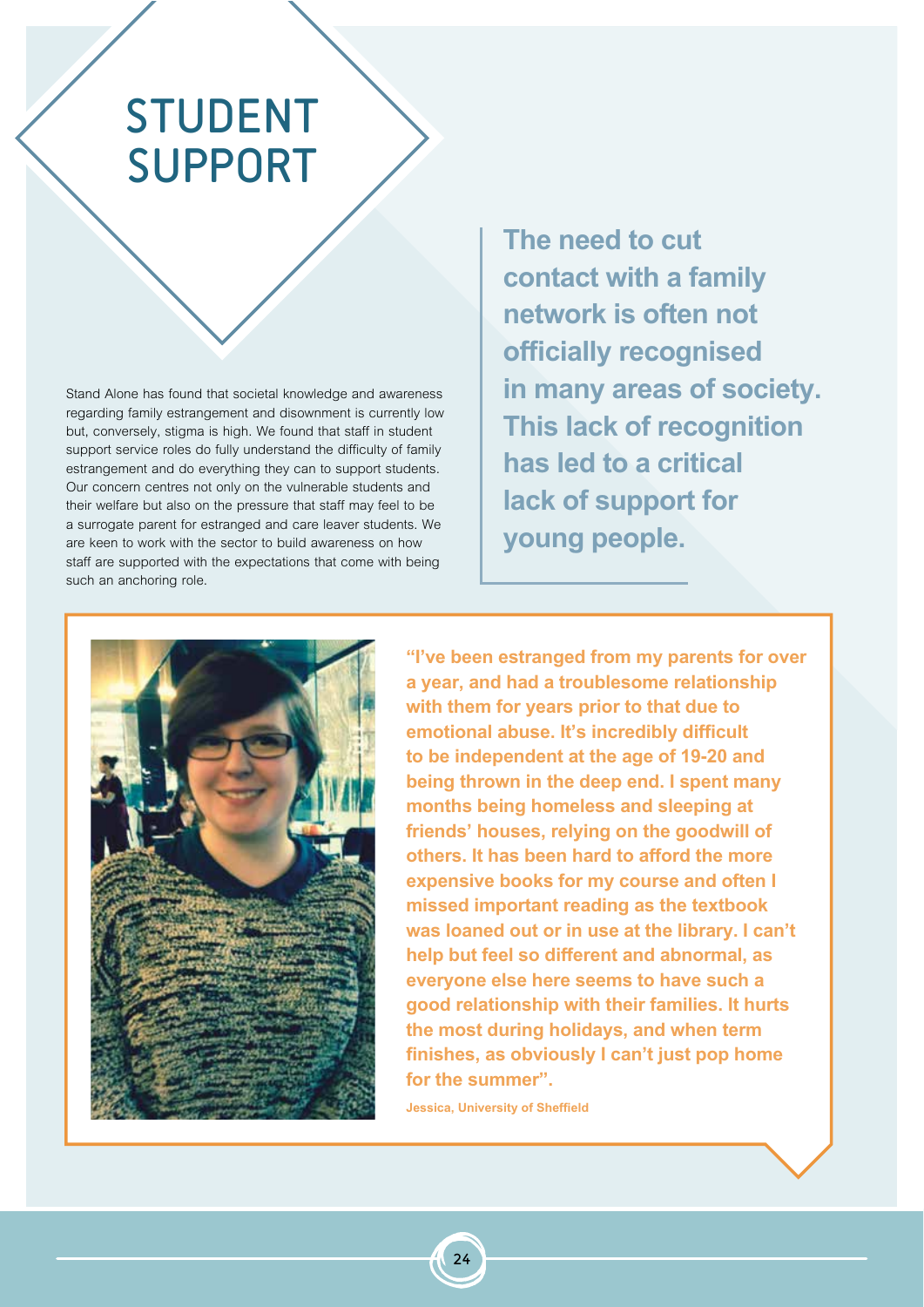

## Case study: Liverpool John Moores University [LJMU]

"Liverpool John Moores University has been offering a range of support to students who are estranged from their families for many years. The university was awarded the Buttle UK Quality Mark for the support for Care Leavers in 2008 and the support for estranged students follows the same model and principles, offering a bespoke support package such as a bursary, mentoring and accommodation 365 days a year.

In 2010 in recognition of the additional support that these groups of students may require, the University took the decision to employ a dedicated member of staff to support the needs of vulnerable students such as care leavers and those that are estranged from their families. The role is based within Student Advice and Wellbeing Services, and works with students throughout their time at the university, providing ongoing advice and guidance and facilitating access to other relevant support services such as counselling, mental health and disability support).

**"Through this dedicated role, the university has been able to identify and support students prior to their enrolment to ensure a smooth transition to student life."**

A number of estranged students are identified via the collaborative work undertaken with accommodation partners, such as those needing a guarantor or a deposit, and these students would be referred to the Student Support Coordinator for assistance.

LJMU has been fortunate to work with the Unite Foundation since 2013 and offers the Unite Foundation Scholarship to five students each year. The university identified young people who are estranged from their families as the priority group for support through the scheme."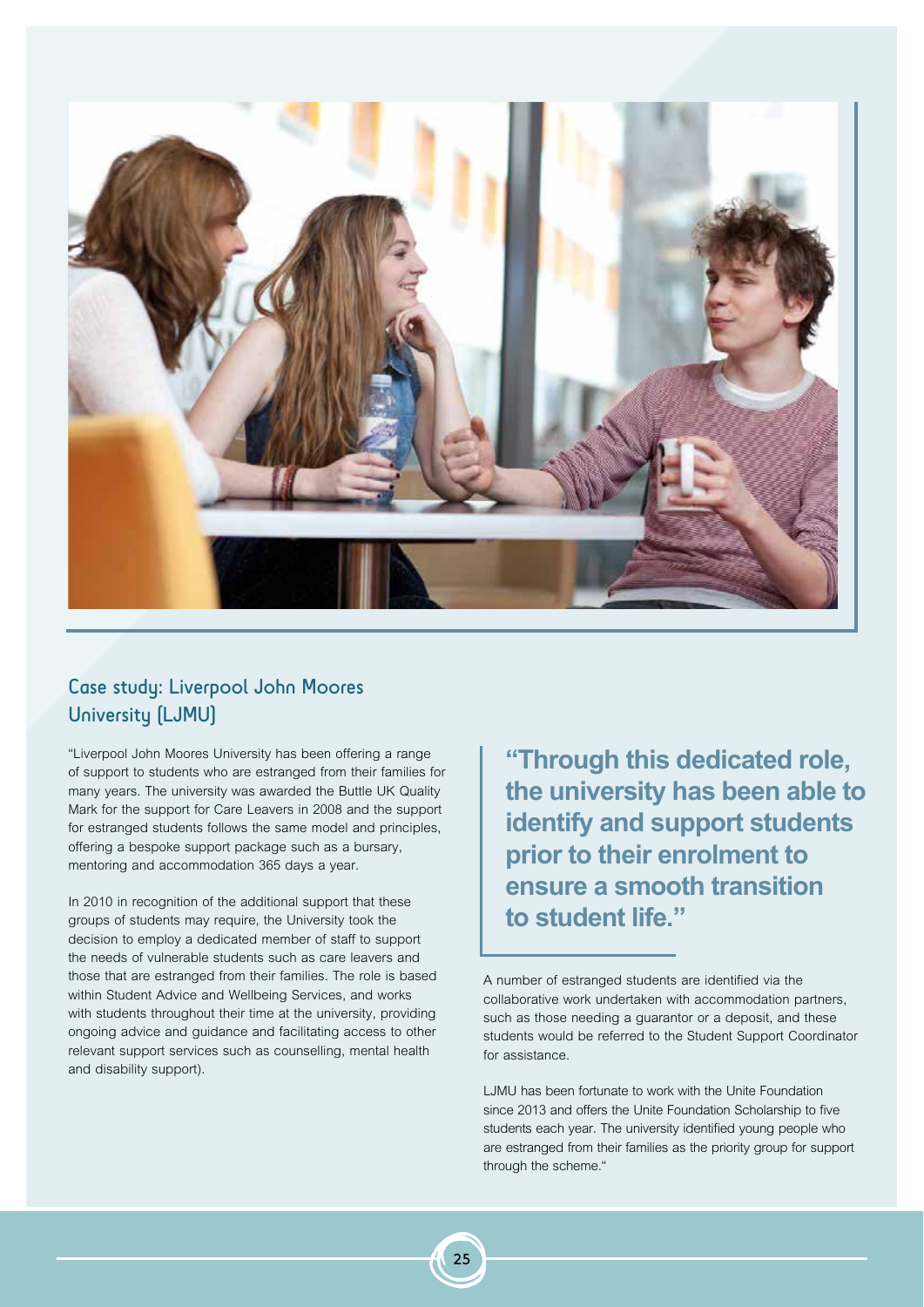# CONCLUSION

Levelling the odds for students who face disadvantage is a complex business that requires a broad partnership, including with the students themselves. But good policy also needs to be based on good data.

Over the last ten years a body of data has been built up about the needs, attitudes and lived experiences of students who are care leavers, and we hope that this report will add to that knowledge base.

However, research into the equivalent needs of estranged students is still in its infancy. We hope that our research will raise awareness of the unique needs of students who are estranged from their parents, and Stand Alone is soon to publish two further reports and more extensive research into this new but important policy area.

**The future of widening participation looks uncertain with the announcement of the changes of maintenance grants into loans for the poorest students. It is yet to be seen whether this will obstruct students who are studying without the support of a family network, who would be required to take on up to £55,000 in order to study.** 

**We must not forget that the poorest students in our society are often those studying without the emotional or financial support of their family.**

Whatever changes are ahead, we are certain that both our organisations will continue to see the critical importance of helping students without the support of a family network to access opportunities to achieve, and ensure their difficult family background is not a disadvantage and doesn't limit their rights to an education.

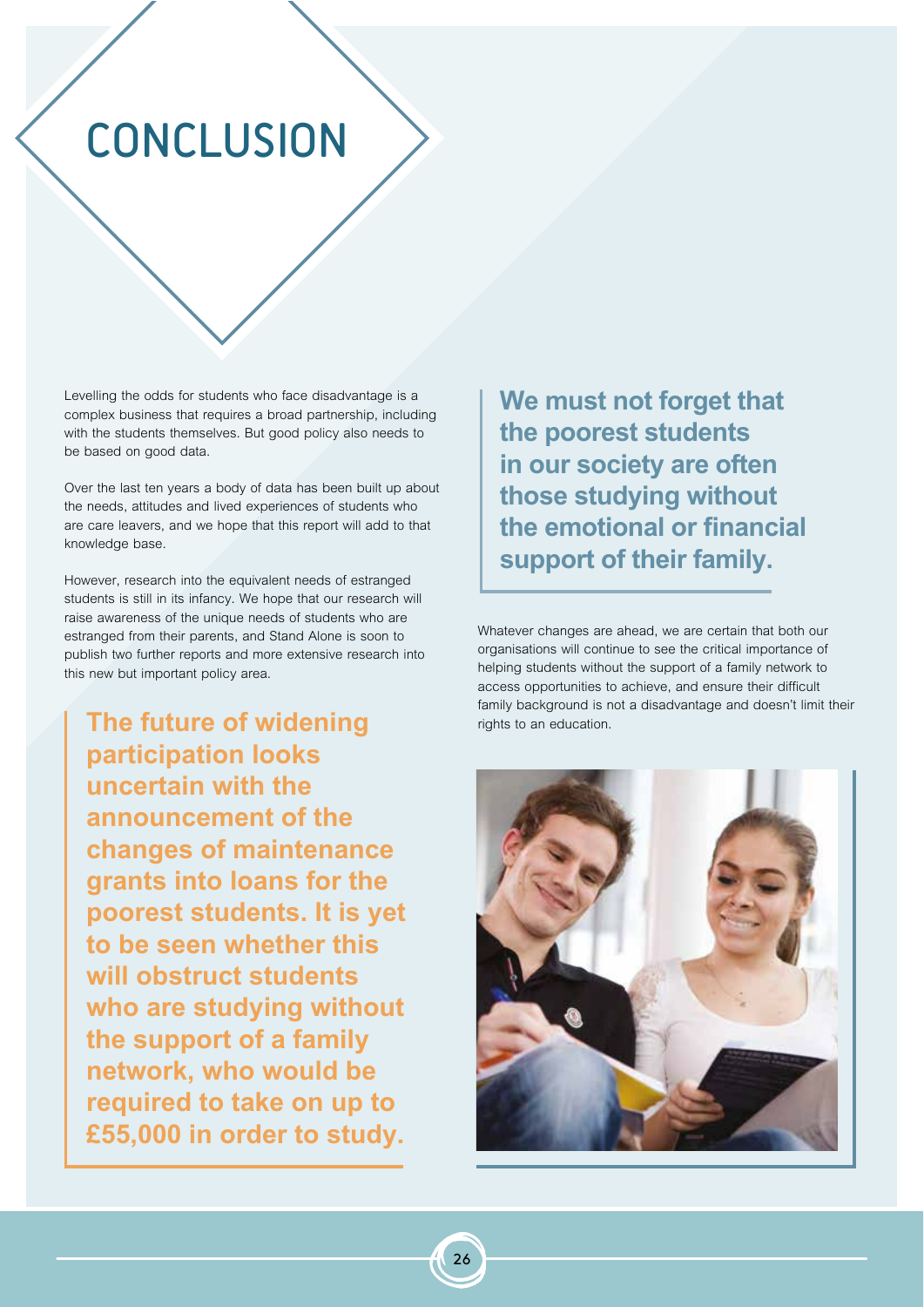## Recommendations

As a result of the research presented in this report, together with the experiences of both organisations and their partner universities, we offer the following recommendations

### **For the Office for Fair Access:**

- Provision of guidance information for HE institutions on including estranged students in their access agreements, in the same way that guidance is currently provided for institutions who wish to include care leavers.
- A thorough impact assessment and consultation on the changes to maintenance grant payments on the access implications for students who are studying without the support of a family network.

### **For Department for Work and Pensions:**

• An impact assessment of extension of eligibility to housing benefit for vulnerable student groups over the summer period.

#### **For Student Loans Company Ltd:**

• A consultation to explore how 'care leavers' are best defined and to consider extending this definition to those with special guardianship orders and those students who have been in the long-term care of foster parents.



### **For HE Institutions:**

- A dedicated support worker in student services for estranged students, who would act as their first point of contact, and raise awareness around their needs across the institution.
- Clear communication of the level and type of support offered by institutions to students studying without a family network during the application stage. This may also include an enhanced level of 1-1 support during the application period as well as marketing that is broad enough to draw in students who are leaving care and those who have informally become estranged or disowned from their family network.
- A structured approach to addressing the risk of summertime homelessness and/or financial stress for all students who are likely to require summertime accommodation. This could include summer housing at a discounted rate, guarantor assistance and/or a dedicated bursary pot to help with the payments of deposits or bonds. This support should take into account the living preferences of estranged students.
- A monthly CBT style therapeutic support group to help students who are studying without a family network to build social connections, develop key coping skills and generate wellbeing and mental health strategies for periods of financial stress.
- Targeted outreach measures to engage care leavers and estranged students with careers and employability services, particularly paid internships. Volunteering could provide a point of engagement, as the research has shown that students from these groups are more likely than average to volunteer.
- Consultation with care leavers and estranged students themselves as part of the process of designing services to meet their needs.

### **For researchers:**

- Further qualitative research into the lived experiences of care leavers and estranged students studying in London.
- Additional quantitative research on the ethnicity of care leaver and estranged applicants in order to build up a more comprehensive picture, as the currently available data is not sufficient to be conclusive.
- Further research into the meaning and significance of 'home' in relation to student accommodation for estranged students and care leavers, with an emphasis on guiding universities and other accommodation providers to offer appropriate accommodation opportunities for students from these groups.
- Further quantitative and qualitative research into the impact of formal and informal homelessness and estrangement on the academic success of students aged 16-19 years old.
- Further qualitative research on the impact of family support on social aspiration and academic success in higher education.